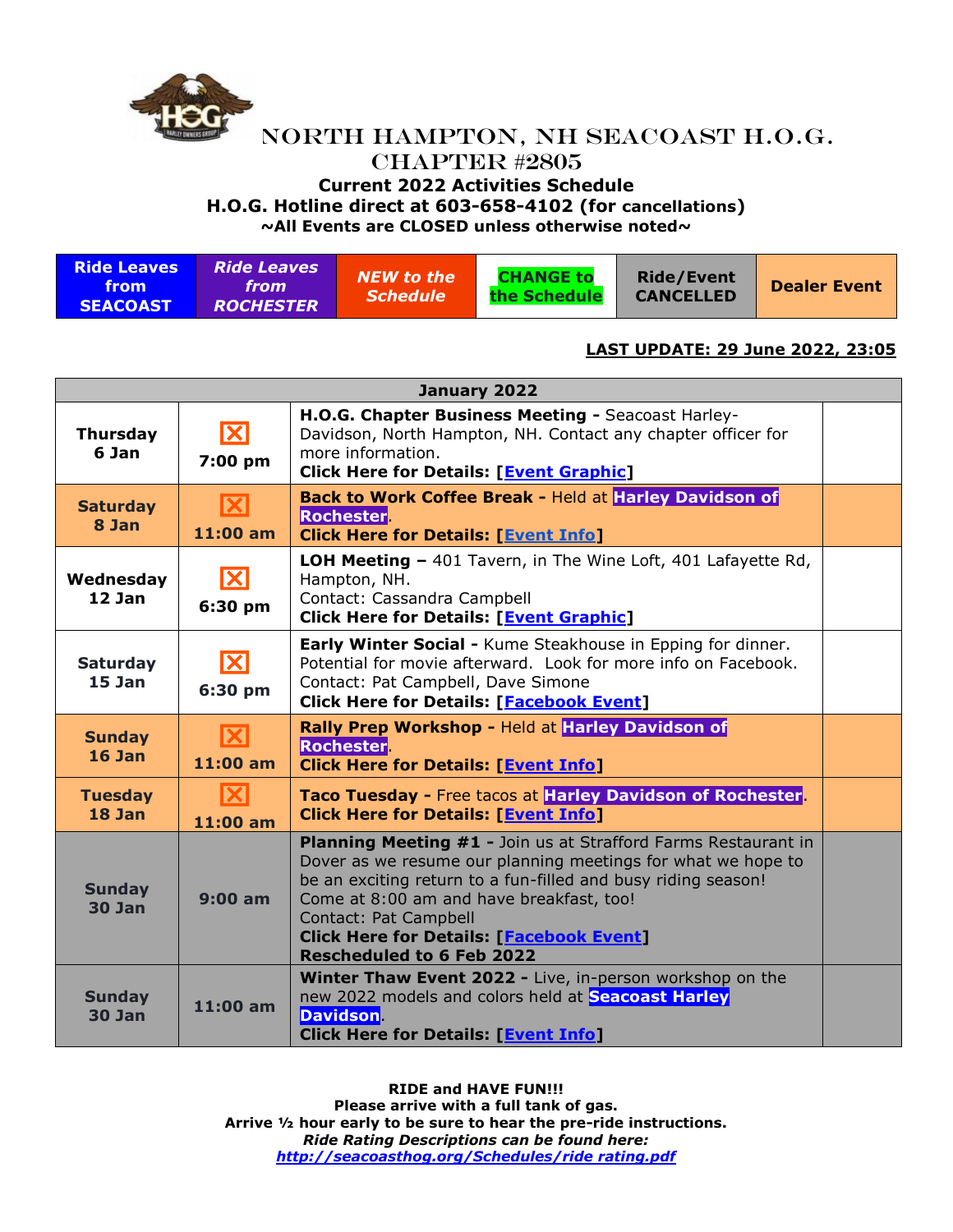

**~All Events are CLOSED unless otherwise noted~**

| <b>Ride Leaves</b><br><b>Ride Leaves</b><br><b>NEW to the</b><br>from<br>from<br><i><b>Schedule</b></i><br><b>ROCHESTER</b><br><b>SEACOAST</b> | <b>CHANGE to</b><br>the Schedule | <b>Ride/Event</b><br><b>CANCELLED</b> | <b>Dealer Event</b> |
|------------------------------------------------------------------------------------------------------------------------------------------------|----------------------------------|---------------------------------------|---------------------|
|------------------------------------------------------------------------------------------------------------------------------------------------|----------------------------------|---------------------------------------|---------------------|

| <b>February 2022</b>      |                            |                                                                                                                                                                                                                                                                                                                                                                |  |  |  |
|---------------------------|----------------------------|----------------------------------------------------------------------------------------------------------------------------------------------------------------------------------------------------------------------------------------------------------------------------------------------------------------------------------------------------------------|--|--|--|
| <b>Thursday</b><br>3 Feb  | X<br>7:00 pm               | H.O.G. Chapter Business Meeting - Seacoast Harley-<br>Davidson, North Hampton, NH. Contact any chapter officer for<br>more information.<br><b>Click Here for Details: [Event Graphic]</b>                                                                                                                                                                      |  |  |  |
| <b>Sunday</b><br>6 Feb    | $ \mathbf{X} $<br>10:00 am | <b>Planning Meeting #1 - Join us at Strafford Farms Restaurant</b><br>in Dover as we resume our planning meetings for what we hope<br>to be an exciting return to a fun-filled and busy riding season!<br>Come at 8:00 am and have breakfast, too!<br>Contact: Pat Campbell<br><b>Click Here for Details: [Facebook Event]</b><br>Rescheduled from 30 Jan 2022 |  |  |  |
| <b>Sunday</b><br>6 Feb    | 11:00 am                   | <b>Winter Thaw Event 2022 - Live, in-person workshop on the</b><br>new 2022 models and colors held at Seacoast Harley-<br><b>Davidson</b><br><b>Click Here for Details: [Event Info]</b>                                                                                                                                                                       |  |  |  |
| Wednesday<br>9 Feb        | X<br>6:30 pm               | LOH Meeting - 401 Tavern, in The Wine Loft, 401 Lafayette<br>Rd, Hampton, NH.<br>Contact: Cassandra Campbell<br><b>Click Here for Details: [Event Graphic]</b>                                                                                                                                                                                                 |  |  |  |
| <b>Saturday</b><br>19 Feb | X<br>$9:30$ am             | First Aid/CPR Course - Class taught by our very own Chris<br>Drew. Class will be held at Seacoast Harley-Davidson. Requires<br>advance registration. This class is full, but others can be<br>scheduled!<br>Contact: Safety Officer, John Ulery<br><b>Click Here for Details: [Facebook Event]</b>                                                             |  |  |  |
| <b>Saturday</b><br>19 Feb | K<br>11:00 am              | Heated Gear Workshop - Live, in-person workshop on heated<br>gear held at Seacoast Harley-Davidson<br><b>Click Here for Details: [Event Info]</b>                                                                                                                                                                                                              |  |  |  |
| <b>Saturday</b><br>19 Feb | X<br>$2:00$ pm             | Dinner at Warren's Lobster House - Meeting up to take<br>advantage of that wonderful salad bar and the secret/not-so-<br>secret dollar menu. Limited to 15. This event is full!<br>Contact: Laura Wagenaar<br><b>Click Here for Details: [Facebook Event]</b>                                                                                                  |  |  |  |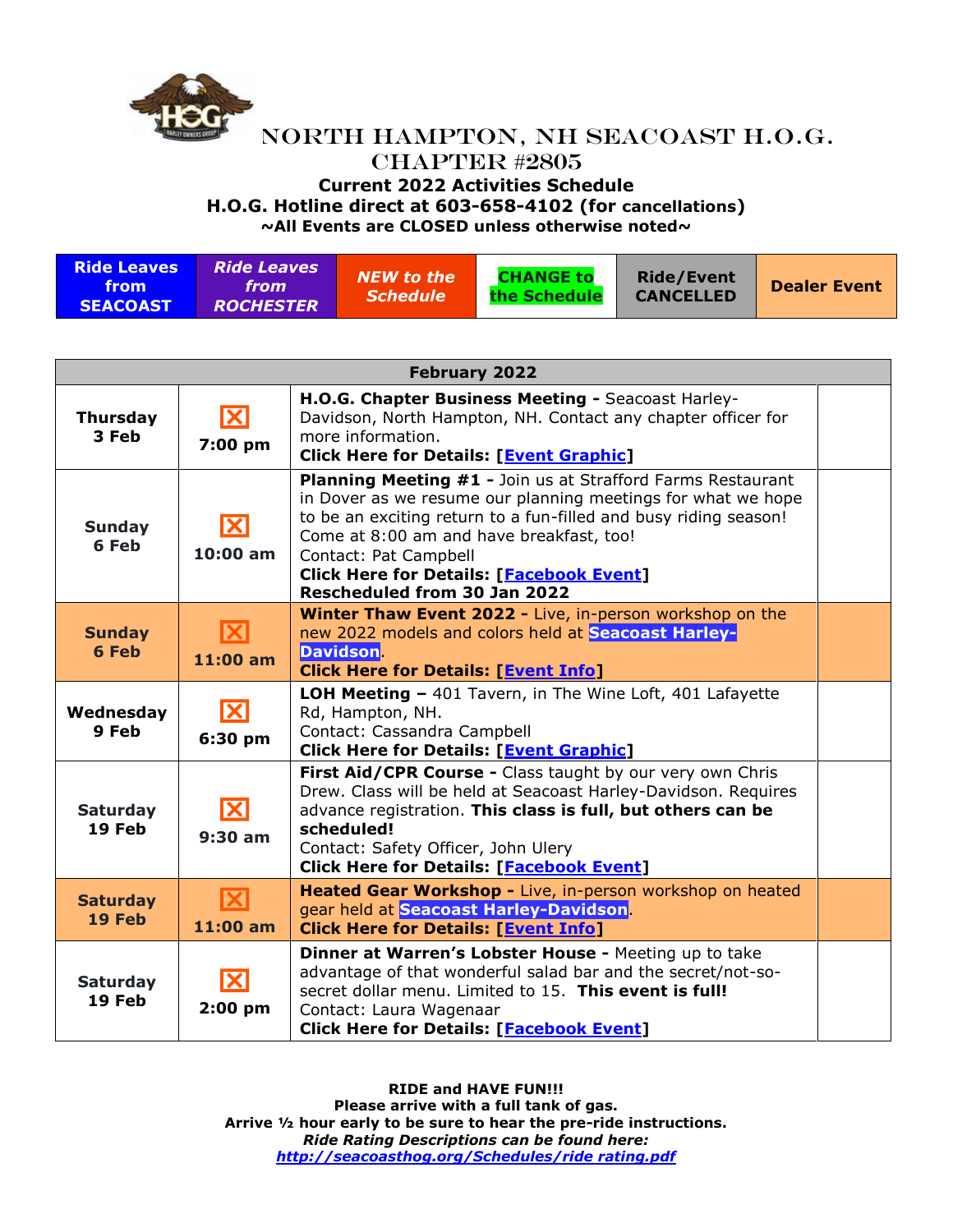

# **Current 2022 Activities Schedule**

**H.O.G. Hotline direct at 603-658-4102 (for cancellations)**

| <b>Ride Leaves</b><br>from<br><b>SEACOAST</b> | <b>Ride Leaves</b><br>from<br><b>ROCHESTER</b> | <b>NEW to the</b><br><b>Schedule</b>                                                                                                                                                                                                                                                                                    | <b>CHANGE to</b><br>the Schedule | <b>Ride/Event</b><br><b>CANCELLED</b> | <b>Dealer Event</b> |  |
|-----------------------------------------------|------------------------------------------------|-------------------------------------------------------------------------------------------------------------------------------------------------------------------------------------------------------------------------------------------------------------------------------------------------------------------------|----------------------------------|---------------------------------------|---------------------|--|
|                                               |                                                |                                                                                                                                                                                                                                                                                                                         |                                  |                                       |                     |  |
|                                               |                                                | February 2022 (cont.)                                                                                                                                                                                                                                                                                                   |                                  |                                       |                     |  |
| <b>Sunday</b><br>20 Feb                       | $\mathbf{X}$<br>$9:30$ am                      | First Aid/CPR Course - Class taught by our very own Chris<br>Drew. Class will be held at Seacoast Harley-Davidson. Requires<br>advance registration.<br>Contact: Safety Officer, John Ulery<br><b>Click Here for Details: [Facebook Event]</b>                                                                          |                                  |                                       |                     |  |
| <b>Thursday</b><br>24 Feb                     | $\mathbf{X}$<br>4:00 pm                        | <b>Paint Night -</b> A free night of creating your very own motorcycle<br>masterpiece held at Harley-Davidson of Rochester.<br><b>Click Here for Details: [Event Info]</b>                                                                                                                                              |                                  |                                       |                     |  |
| <b>Saturday</b><br><b>26 Feb</b>              | $ \mathbf{X} $<br>5:30 pm                      | <b>LOH Ladies Night Seance -</b> Seance with Deb Lori at Omen<br>Psychic Parlor and Witchcraft Emporium in Salem, MA. Limited to<br>40 and need a good headcount!<br>Contact: Cassandra Campbell<br><b>Click Here for Details: [Facebook Event]</b>                                                                     |                                  |                                       |                     |  |
| <b>Saturday</b><br><b>26 Feb</b>              | $\mathbf{X}$<br>5:30 pm                        | MOH "All Others" Night of Axe Throwing - Planning a fun night<br>at PINZ Bowl in Portsmouth, NH. \$35 per person including some<br>food. Will need a good headcount! This event is now closed.<br>Contact: Pat Campbell<br>Click Here for Details: [Facebook Event]                                                     |                                  |                                       |                     |  |
| <b>Sunday</b><br>27 Feb                       | $ \mathbf{X} $<br>10:00 am                     | <b>Planning Meeting #2 - Join us at Strafford Farms Restaurant in</b><br>Dover as we resume our planning meetings for what we hope to be<br>an exciting return to a fun-filled and busy riding season! Come at<br>8:00 am and have breakfast, too!<br>Contact: Pat Campbell<br>Click Here for Details: [Facebook Event] |                                  |                                       |                     |  |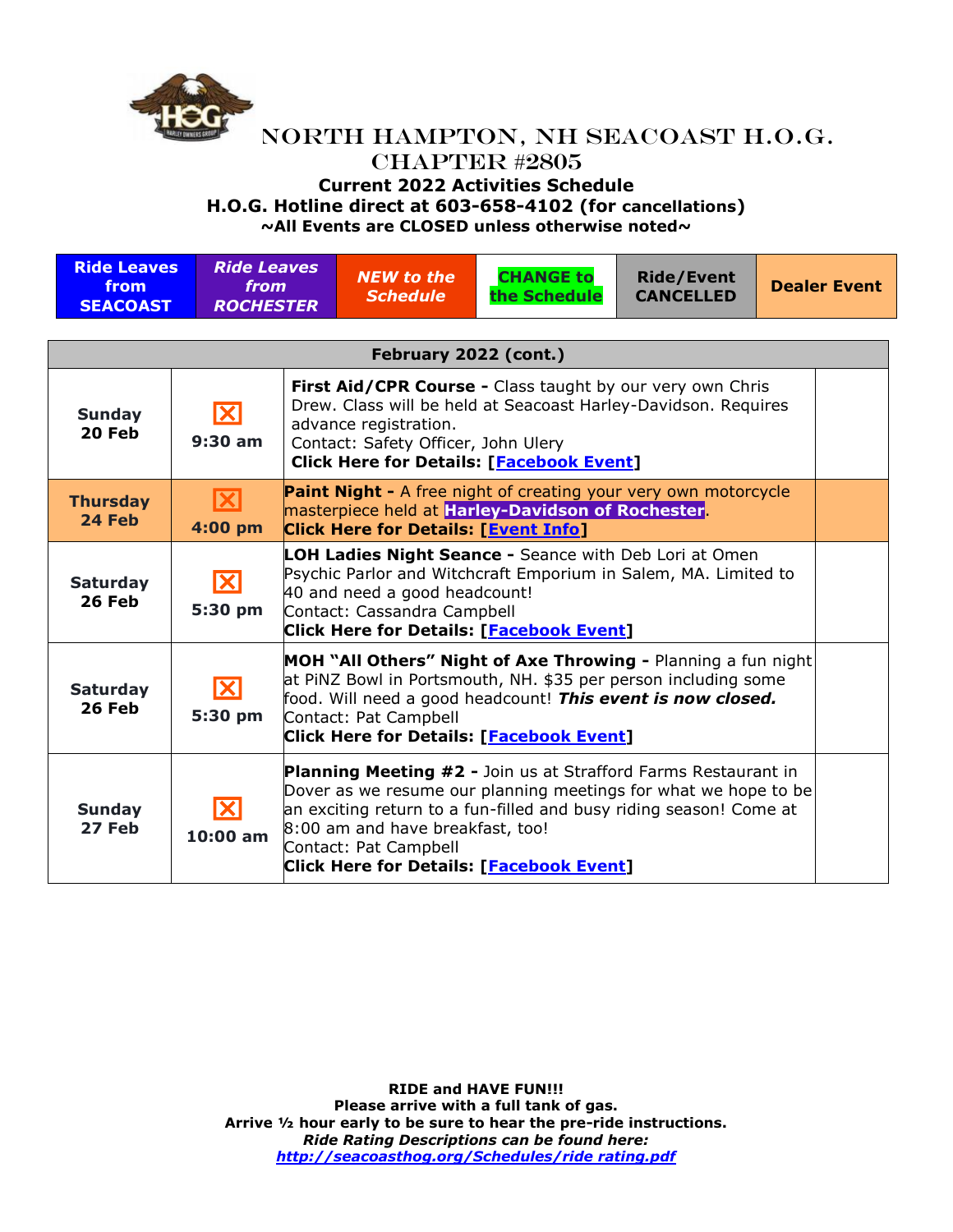

### NORTH HAMPTON, NH SEACOAST H.O.G. CHAPTER #2805 **Current 2022 Activities Schedule H.O.G. Hotline direct at 603-658-4102 (for cancellations) ~All Events are CLOSED unless otherwise noted~**

**Ride Leaves from SEACOAST** *Ride Leaves from ROCHESTER NEW to the Schedule* **CHANGE to the Schedule Ride/Event CANCELLED Dealer Event**

|                             |                                | <b>March 2022</b>                                                                                                                                                                                                                                               |  |
|-----------------------------|--------------------------------|-----------------------------------------------------------------------------------------------------------------------------------------------------------------------------------------------------------------------------------------------------------------|--|
| <b>Thursday</b><br>3 Mar    | $ \mathbf{X} $<br>7:00 pm      | H.O.G. Chapter Business Meeting - Seacoast Harley-<br>Davidson, North Hampton, NH. Contact any chapter officer for<br>more information.<br><b>Click Here for Details: [Event Graphic]</b>                                                                       |  |
| <b>Saturday</b><br>5 Mar    | X<br>$10:00$ am<br>$-12:00$ pm | <b>LOH at Firefly Pottery -</b> Get your creative flair charged up and<br>join in for a morning at Firefly! Looking for a good count by<br>Wednesday.<br>Contact: Kerrie Winsor<br><b>Click Here for Details: [Facebook Event]</b>                              |  |
| Wednesday<br>9 Mar          | $ \mathbf{X} $<br>6:30 pm      | <b>LOH Meeting - 401 Tavern, in The Wine Loft, 401 Lafayette Rd,</b><br>Hampton, NH. Contact: Cassandra Campbell<br><b>Click Here for Details: [Event Graphic]</b>                                                                                              |  |
| <b>Saturday</b><br>$12$ Mar | $ \mathbf{X} $<br>$2:00$ pm    | <b>Eyewear Workshop - Hosted by Wiley X, free pizza, 2 MVP</b><br>points for attendance! Seacoast Harley-Davidson.<br><b>Click Here for Details: [Event Info]</b>                                                                                               |  |
| <b>Sunday</b><br>13 Mar     | ΙXΙ<br>$10:15$ am              | Road Captains' Spring Meeting - Join us at Seacoast Harley<br>as we prepare for an awesome riding season. Interested in<br>being a Road Captain? You should join us!<br>Contact: John Ulery<br><b>Click Here for Details: [Facebook Event]</b>                  |  |
| <b>Sunday</b><br>13 Mar     | X<br>$11:00$ am                | LOH Annual Chili Cook-Off - Join us at Seacoast Harley! \$5<br>lets you be the judge! Any Chapter member or Seacoast<br>employee can enter. Anyone at all can judge! Join us!<br>Contact: Cassandra Campbell<br><b>Click Here for Details: [Facebook Event]</b> |  |
| <b>Saturday</b><br>19 Mar   | $11:00$ am                     | Happy St. Patrick's Day - Spin the wheel for prizes, free beef<br>stew, 3 MVP points for wearing green! Harley-Davidson of<br><b>Rochester</b><br><b>Click Here for Details: [Event Info]</b>                                                                   |  |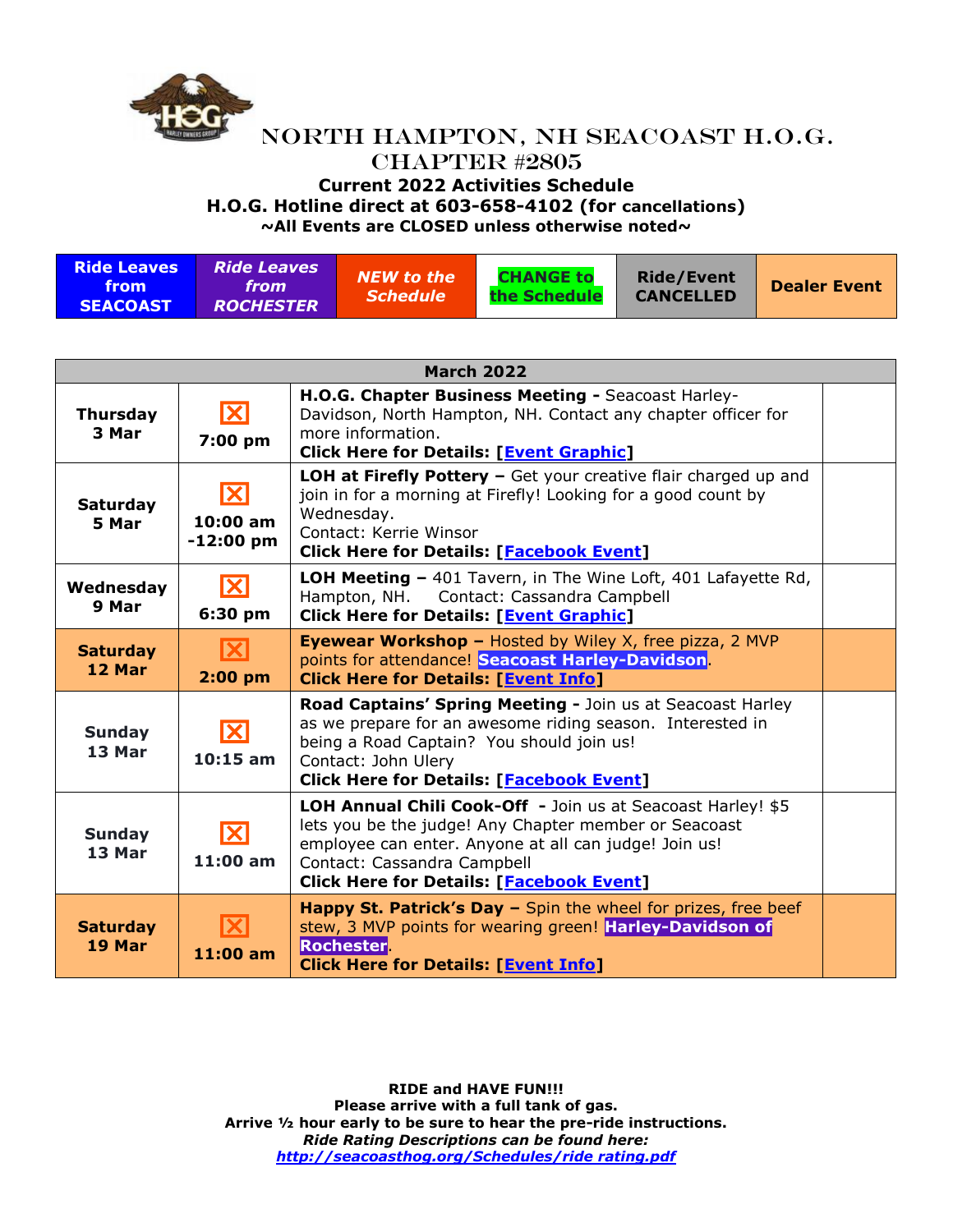

# NORTH HAMPTON, NH SEACOAST H.O.G.

# CHAPTER #2805

**Current 2022 Activities Schedule**

**H.O.G. Hotline direct at 603-658-4102 (for cancellations)**

| <b>Ride Leaves</b><br>from<br><b>SEACOAST</b> | <b>Ride Leaves</b><br>from<br><b>ROCHESTER</b> | <b>NEW to the</b><br><b>Schedule</b>                                                                                                                                                                                                                                                                                             | <b>CHANGE to</b><br>the Schedule                                                                                                                                                                                                                 | <b>Ride/Event</b><br><b>CANCELLED</b> |  | <b>Dealer Event</b> |
|-----------------------------------------------|------------------------------------------------|----------------------------------------------------------------------------------------------------------------------------------------------------------------------------------------------------------------------------------------------------------------------------------------------------------------------------------|--------------------------------------------------------------------------------------------------------------------------------------------------------------------------------------------------------------------------------------------------|---------------------------------------|--|---------------------|
|                                               |                                                |                                                                                                                                                                                                                                                                                                                                  |                                                                                                                                                                                                                                                  |                                       |  |                     |
|                                               |                                                |                                                                                                                                                                                                                                                                                                                                  | <b>March 2022 (cont.)</b>                                                                                                                                                                                                                        |                                       |  |                     |
| <b>Saturday</b><br>19 Mar                     | <b>X</b><br>7:00 pm                            | Late Winter Social - We're going back to Fire + Ice in Boston<br>followed by a stop in the North End for dessert!!<br>Contact: Pat Campbell<br><b>Click Here for Details: [Facebook Event]</b>                                                                                                                                   |                                                                                                                                                                                                                                                  |                                       |  |                     |
| Wednesday<br>23 Mar                           | ΙXΙ<br>4:00 pm                                 | <b>LOH at Firefly Pottery <math>#2</math> – Reinvigorate your creative side by</b><br>joining LOH for a henna decorated plate class at Firefly!<br>Contact: Sharon Kempii<br><b>Click Here for Details: [Facebook Event]</b>                                                                                                     |                                                                                                                                                                                                                                                  |                                       |  |                     |
| <b>Sunday</b><br>27 Mar                       | X<br>$9:30$ am                                 | Planning Meeting #3 - Join us at Strafford Farms Restaurant in<br>Dover as we resume our planning meetings for what we hope to<br>be an exciting return to a fun-filled and busy riding season!<br>Come at 8:30 am or later and have breakfast, too!<br>Contact: Pat Campbell<br><b>Click Here for Details: [Facebook Event]</b> |                                                                                                                                                                                                                                                  |                                       |  |                     |
| <b>Thursday</b><br>31 Mar                     | X<br>4:30 pm                                   | Contact: Laura Wagenaar                                                                                                                                                                                                                                                                                                          | Dinner at Warren's Lobster House #2 - Meeting up again to<br>take advantage of that wonderful salad bar and the secret/not-<br>so-secret dollar menu. Limited to 18. ** This event is full.**<br><b>Click Here for Details: [Facebook Event]</b> |                                       |  |                     |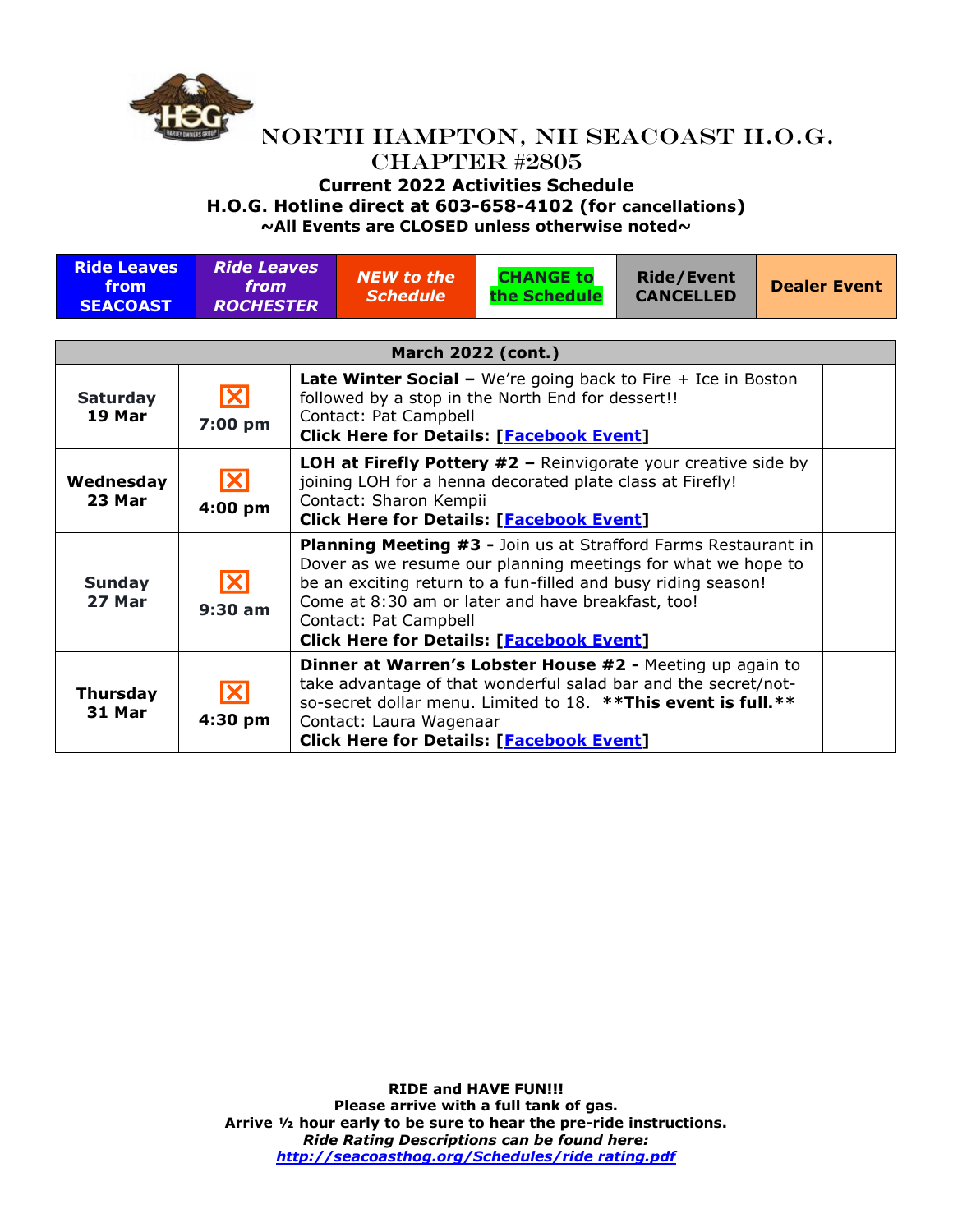

**~All Events are CLOSED unless otherwise noted~**

| <b>Ride Leaves</b><br>from<br><b>SEACOAST</b> | Ride Leaves<br>from<br><b>ROCHESTER</b> | <b>NEW to the</b><br><i><b>Schedule</b></i> | <b>CHANGE to</b><br>the Schedule | <b>Ride/Event</b><br><b>CANCELLED</b> | <b>Dealer Event</b> |
|-----------------------------------------------|-----------------------------------------|---------------------------------------------|----------------------------------|---------------------------------------|---------------------|
|-----------------------------------------------|-----------------------------------------|---------------------------------------------|----------------------------------|---------------------------------------|---------------------|

| <b>April 2022</b>         |                             |                                                                                                                                                                                                                                                                                                                                                                                                                                                                       |         |  |  |
|---------------------------|-----------------------------|-----------------------------------------------------------------------------------------------------------------------------------------------------------------------------------------------------------------------------------------------------------------------------------------------------------------------------------------------------------------------------------------------------------------------------------------------------------------------|---------|--|--|
| <b>Saturday</b><br>2 Apr  | $\mathbf{X}$<br>6:00 pm     | <b>Dinner at Jalisco's - East Kingston Mexican restaurant. Set up</b><br>for 24 people. Come join us for another fun night!<br>Contact: Julie Urwick<br><b>Click Here for Details: [Facebook Event]</b>                                                                                                                                                                                                                                                               |         |  |  |
| <b>Sunday</b><br>3 Apr    | $\mathbf{X}$<br>$10:15$ am  | First Aid/CPR Course - Class taught by our very own Chris<br>Drew. Class will be held at Seacoast Harley-Davidson. Requires<br>advance registration.<br>Contact: Safety Officer, John Ulery<br><b>Click Here for Details: [Facebook Event]</b>                                                                                                                                                                                                                        |         |  |  |
| <b>Thursday</b><br>7 Apr  | $\mathbf{X}$<br>7:00 pm     | H.O.G. Chapter Business Meeting - Seacoast Harley-<br>Davidson, North Hampton, NH. Contact any chapter officer for<br>more information.<br><b>Click Here for Details: [Event Graphic]</b>                                                                                                                                                                                                                                                                             |         |  |  |
| Wednesday<br>13 Apr       | $ \mathbf{X} $<br>6:30 pm   | LOH Meeting - 401 Tavern, in The Wine Loft, 401 Lafayette Rd,<br>Hampton, NH.<br>Contact: Cassandra Campbell<br><b>Click Here for Details: [Event Graphic]</b>                                                                                                                                                                                                                                                                                                        |         |  |  |
| <b>Saturday</b><br>16 Apr | $ \mathbf{X} $<br>$9:30$ am | Cinco de Mayo in April - Ride is going to leave Seacoast<br>Harley-Davidson and meander up to Harley-Davidson of<br>Rochester. After a short break (leaving at approx. 12:15 pm),<br>we'll meander back down to North Hampton for lunch at Los<br>Cantaros. Join us at either dealership!<br>Contact: Bob Mazzone<br><b>Click Here for Details: [Facebook Event]</b>                                                                                                  | B.<br>B |  |  |
| <b>Sunday</b><br>17 Apr   | X<br>$2:00$ pm              | Seacoast HOG Longest Route Challenge - For the April<br>Challenge, we will meet at Johnson's in New Durham, NH at<br>2:00 pm. The challenge is to arrive on time with the longest<br>route taken. You decide when you start and how you get there.<br>You don't have to join the challenge to meet us at Johnson's.<br>See all the details in the Facebook event.<br>Contact: Pat Campbell<br><b>Click Here for Details: [Facebook Event]</b><br><b>Easter Sunday</b> |         |  |  |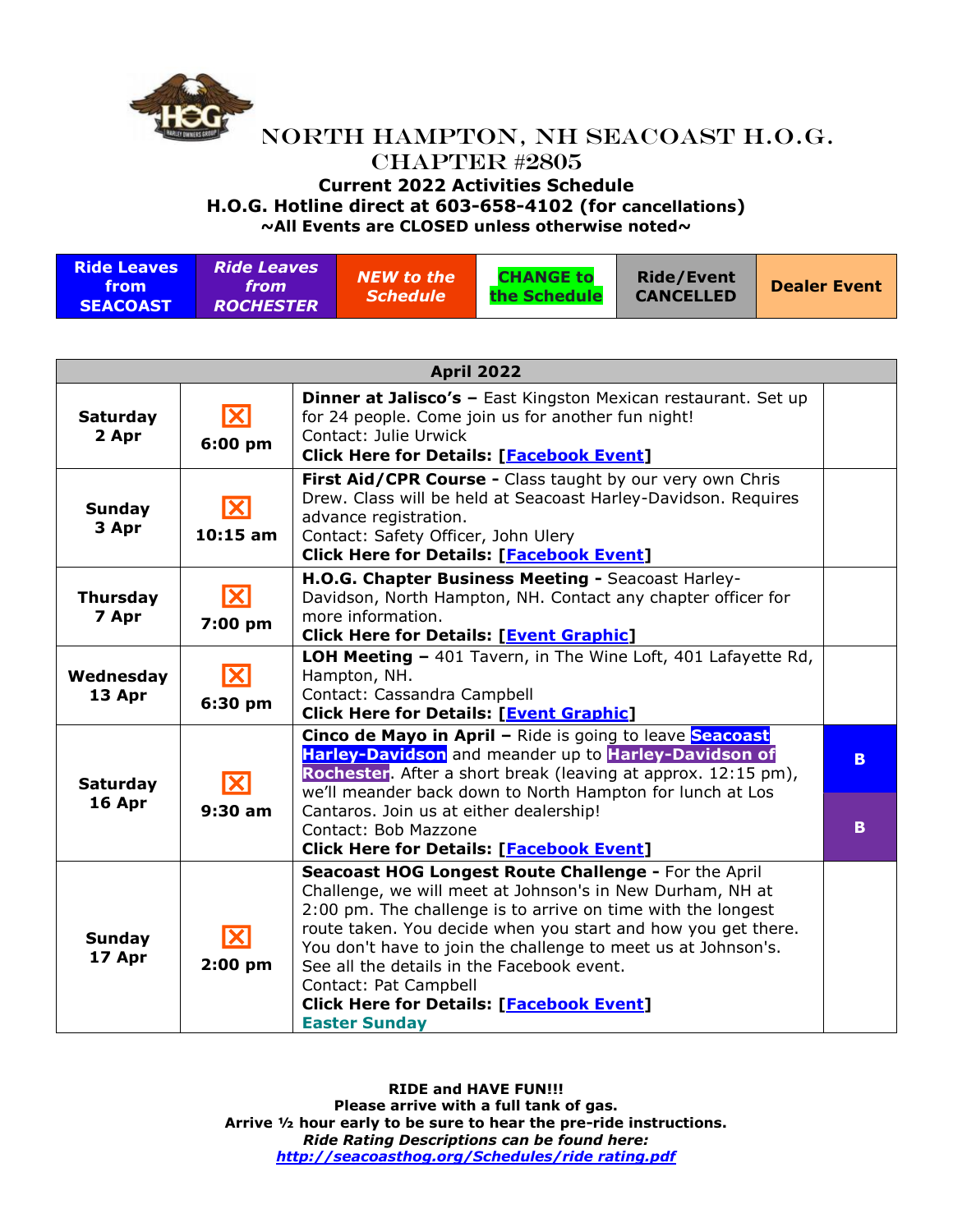

#### **Current 2022 Activities Schedule**

**H.O.G. Hotline direct at 603-658-4102 (for cancellations)**

**~All Events are CLOSED unless otherwise noted~**

| <b>Ride Leaves</b><br>from<br><b>SEACOAST</b> | <b>Ride Leaves</b><br>from<br><b>ROCHESTER</b>   |                                                                                                                                                                                                                                                                                                        | <b>NEW to the</b><br><b>Schedule</b>                                                                                                                                                                                                                                                                                    | <b>CHANGE to</b><br>the Schedule                                                                                                                                                                                                            | <b>Ride/Event</b><br><b>CANCELLED</b> |  | <b>Dealer Event</b> |
|-----------------------------------------------|--------------------------------------------------|--------------------------------------------------------------------------------------------------------------------------------------------------------------------------------------------------------------------------------------------------------------------------------------------------------|-------------------------------------------------------------------------------------------------------------------------------------------------------------------------------------------------------------------------------------------------------------------------------------------------------------------------|---------------------------------------------------------------------------------------------------------------------------------------------------------------------------------------------------------------------------------------------|---------------------------------------|--|---------------------|
|                                               |                                                  |                                                                                                                                                                                                                                                                                                        |                                                                                                                                                                                                                                                                                                                         |                                                                                                                                                                                                                                             |                                       |  |                     |
|                                               |                                                  |                                                                                                                                                                                                                                                                                                        |                                                                                                                                                                                                                                                                                                                         | <b>April 2020 (cont.)</b>                                                                                                                                                                                                                   |                                       |  |                     |
| <b>Monday</b><br>18 Apr                       |                                                  |                                                                                                                                                                                                                                                                                                        | <b>Potential Open Ride Date</b><br><b>Patriots' Day (MA &amp; ME)</b>                                                                                                                                                                                                                                                   |                                                                                                                                                                                                                                             |                                       |  |                     |
| <b>Saturday</b><br>23 Apr                     | $\overline{\mathbf{X}}$<br>$10:00$ am            |                                                                                                                                                                                                                                                                                                        | Contact: Sal Capitano                                                                                                                                                                                                                                                                                                   | Smokin' Barrels BBQ Ride - Great newer place in Barrington.<br>Note location start change to Seacoast Harley-Davidson.<br><b>Click Here for Details: [Facebook Event]</b>                                                                   |                                       |  | B.                  |
| <b>Saturday</b><br>23 Apr                     | ΙXΙ<br>11:00 am<br>$-2:00$ pm                    |                                                                                                                                                                                                                                                                                                        | Free Food from Junkyard Grub - Seacoast Harley-Davidson.<br><b>Click Here for Details: [Event Info]</b>                                                                                                                                                                                                                 |                                                                                                                                                                                                                                             |                                       |  |                     |
| <b>Sunday</b><br>24 Apr                       | ΙXΙ<br>$9:30$ am                                 |                                                                                                                                                                                                                                                                                                        | Planning Meeting #4 - Join us at Strafford Farms Restaurant in<br>Dover as we resume our planning meetings for what we hope to<br>be an exciting return to a fun-filled and busy riding season! Come<br>at 8:30 am and have breakfast, too!<br>Contact: Pat Campbell<br><b>Click Here for Details: [Facebook Event]</b> |                                                                                                                                                                                                                                             |                                       |  |                     |
| <b>Sunday</b><br>24 Apr                       | $\mathbf{X}$<br>12:00 pm                         |                                                                                                                                                                                                                                                                                                        | Group Riding Workshop - Join us for a workshop covering<br>group riding hosted by Seacoast Harley Owners' Group at<br>Seacoast Harley-Davidson. There will be pizza and drinks.<br>Contact: John Ulery<br><b>Click Here for Details: [Facebook Event]</b>                                                               |                                                                                                                                                                                                                                             |                                       |  |                     |
| <b>Sunday</b><br>24 Apr                       | $ \mathbf{X} $<br>$2:00$ pm                      | LOH Ice Cream Ride - Ride to Cherry Farm Creamery in<br>Danvers, MA. They have awesome frappes!<br>Contact: Cassandra Campbell<br>Ride Leader: Greg Mason<br><b>**Helmets Required**</b><br>Note location start change to Seacoast Harley-Davidson.<br><b>Click Here for Details: [Facebook Event]</b> |                                                                                                                                                                                                                                                                                                                         |                                                                                                                                                                                                                                             |                                       |  | B.                  |
| <b>Sunday</b><br>24 Apr                       | $\overline{\mathbf{X}}$<br>5:00 pm<br>$-7:00$ pm |                                                                                                                                                                                                                                                                                                        | Contact: Safety Officer John Ulery                                                                                                                                                                                                                                                                                      | <b>Trike Owners' Networking - Opportunity for trike riders to</b><br>share tips, ask questions of each other and practice maneuvers.<br>Meet in the lot behind Seacoast Harley-Davidson.<br><b>Click Here for Details: [Facebook Event]</b> |                                       |  |                     |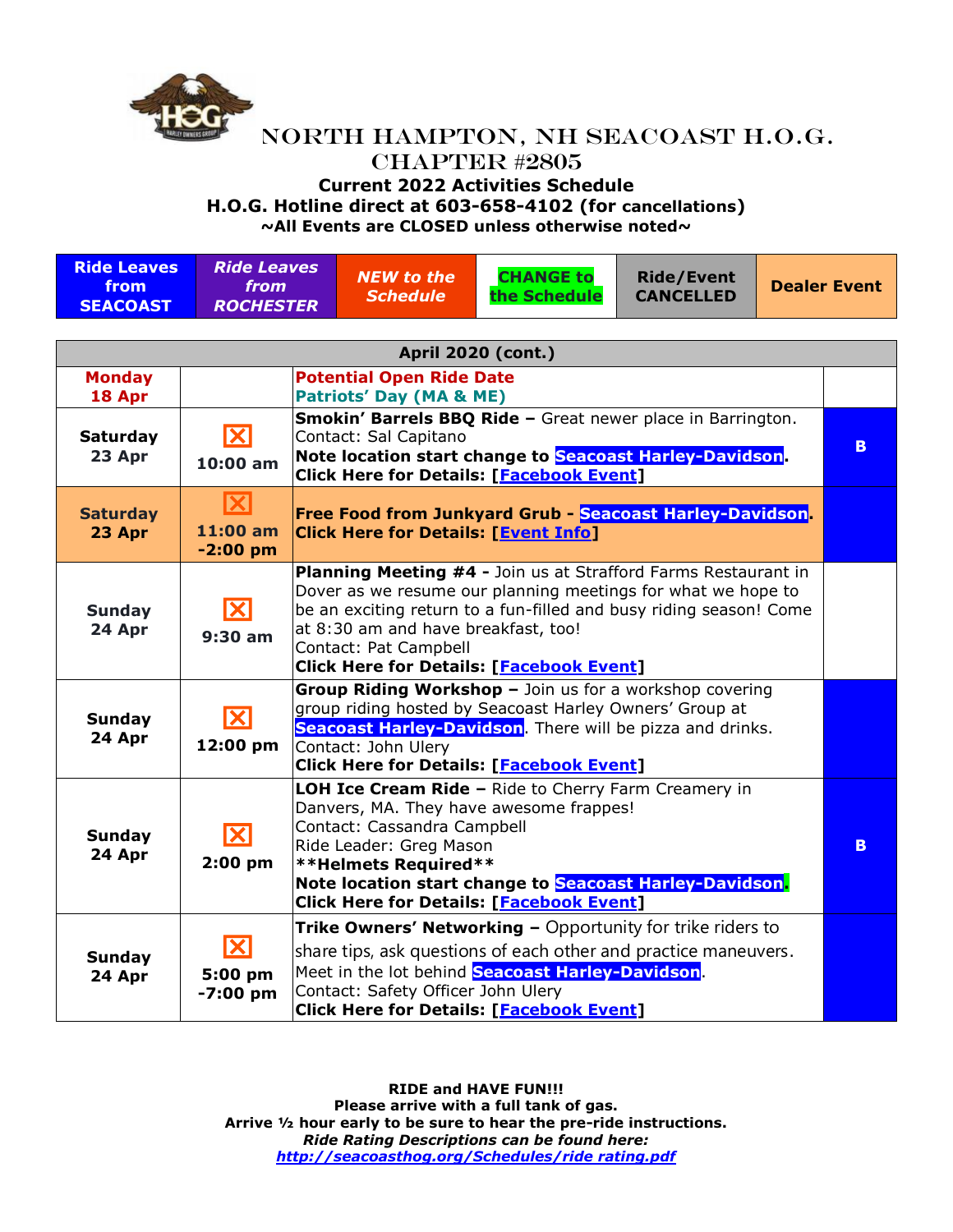

# **Current 2022 Activities Schedule**

**H.O.G. Hotline direct at 603-658-4102 (for cancellations)**

| <b>Ride Leaves</b><br>from<br><b>SEACOAST</b> | <b>Ride Leaves</b><br><i>from</i><br><b>ROCHESTER</b>                                                                                                                                                                                    |  | <b>NEW to the</b><br><b>Schedule</b>                                                                                                                                                                                    | <b>CHANGE to</b><br>the Schedule                                                                                                                 | <b>Ride/Event</b><br><b>CANCELLED</b> |    | <b>Dealer Event</b> |  |
|-----------------------------------------------|------------------------------------------------------------------------------------------------------------------------------------------------------------------------------------------------------------------------------------------|--|-------------------------------------------------------------------------------------------------------------------------------------------------------------------------------------------------------------------------|--------------------------------------------------------------------------------------------------------------------------------------------------|---------------------------------------|----|---------------------|--|
| <b>April 2020 (cont.)</b>                     |                                                                                                                                                                                                                                          |  |                                                                                                                                                                                                                         |                                                                                                                                                  |                                       |    |                     |  |
| Wednesday<br>27 Apr                           | <b>LOH Wing Night Ride - Ride along the ocean to Wing-Itz in</b><br>Portsmouth, NH.<br>$\mathbf{\overline{X}}$<br>Contact: Cassandra Campbell<br>6:30 pm<br>lRide Leader: Mark Melvin<br><b>Click Here for Details: [Facebook Event]</b> |  |                                                                                                                                                                                                                         |                                                                                                                                                  |                                       | B. |                     |  |
| Thu-Mon<br><b>28 Apr-</b><br>2 May            | $\mathbf{X}$<br>$8:00$ am                                                                                                                                                                                                                |  | <b>MDA Ride for Life - Annual trip to Pennsylvania for MDA's Ride</b><br>for Life weekend. Leaving from Paul's Diner in Westford, MA!<br><b>**Helmets Required**</b><br><b>Click Here for Details: [Facebook Event]</b> |                                                                                                                                                  |                                       |    |                     |  |
| <b>Saturday</b><br>30 Apr                     | IХ<br>$11:30$ am                                                                                                                                                                                                                         |  | starting at 10:30 am.<br><b>Click Here for Details: [Event Info]</b>                                                                                                                                                    | <b>Black Sheep Blessing of the Bikes - Annual event held at</b><br>Harley-Davidson of Rochester. Free pancakes 'til they're gone',               |                                       |    |                     |  |
| <b>Saturday</b><br>30 Apr                     | $\vert\mathsf{X}\vert$<br>12:00 pm                                                                                                                                                                                                       |  |                                                                                                                                                                                                                         | Bay Haven 2 Ride - Seafood in Cornish, ME.<br>Contact: Sal Capitano ** After Bike Blessing **<br><b>Click Here for Details: [Facebook Event]</b> |                                       |    | R                   |  |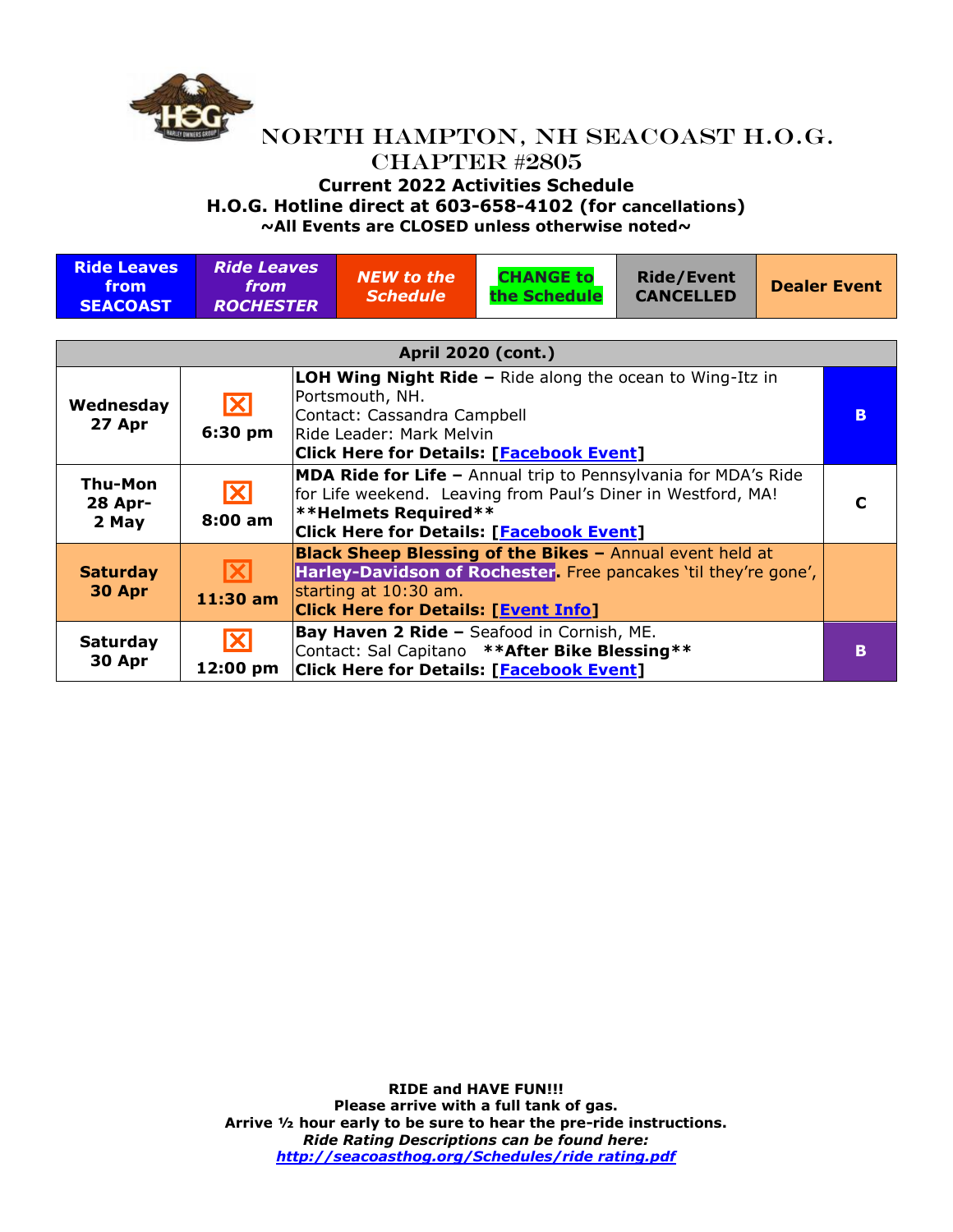

### NORTH HAMPTON, NH SEACOAST H.O.G. CHAPTER #2805 **Current 2022 Activities Schedule**

**H.O.G. Hotline direct at 603-658-4102 (for cancellations) ~All Events are CLOSED unless otherwise noted~**

|                                               |                                                |                                                                                                                   |                                                                                                                                                                                                                                                                                                                                                                                           | <b>PAIL EVENTS ALE CLOSED UNITERS OUTERWISE HOLEUP</b>                                                                                                                            |                     |  |   |
|-----------------------------------------------|------------------------------------------------|-------------------------------------------------------------------------------------------------------------------|-------------------------------------------------------------------------------------------------------------------------------------------------------------------------------------------------------------------------------------------------------------------------------------------------------------------------------------------------------------------------------------------|-----------------------------------------------------------------------------------------------------------------------------------------------------------------------------------|---------------------|--|---|
| <b>Ride Leaves</b><br>from<br><b>SEACOAST</b> | <b>Ride Leaves</b><br>from<br><b>ROCHESTER</b> | <b>CHANGE to</b><br><b>NEW to the</b><br><b>Ride/Event</b><br><b>CANCELLED</b><br><b>Schedule</b><br>the Schedule |                                                                                                                                                                                                                                                                                                                                                                                           |                                                                                                                                                                                   | <b>Dealer Event</b> |  |   |
|                                               |                                                |                                                                                                                   |                                                                                                                                                                                                                                                                                                                                                                                           |                                                                                                                                                                                   |                     |  |   |
|                                               |                                                |                                                                                                                   |                                                                                                                                                                                                                                                                                                                                                                                           | <b>May 2022</b>                                                                                                                                                                   |                     |  |   |
| <b>Thu-Mon</b><br><b>28 Apr-</b><br>2 May     | $\overline{\mathbf{X}}$<br>8:00 am             |                                                                                                                   | <b>**Helmets Required**</b>                                                                                                                                                                                                                                                                                                                                                               | MDA Ride for Life - Annual trip to Pennsylvania for MDA's Ride<br>for Life weekend. Leaving from Paul's Diner in Westford, MA!<br><b>Click Here for Details: [Facebook Event]</b> |                     |  | C |
| Sunday<br>1 May                               | $\mathbf{X}$<br>$3:00$ pm                      |                                                                                                                   | Riverview Pizza Ride - Back roads ride to Ipswich, MA for thin<br>crust pizza (pizza only restaurant).<br>CASH ONLY *** HELMETS REQUIRED***<br>Contact: Mark Melvin<br><b>Click Here for Details: [Facebook Event]</b>                                                                                                                                                                    |                                                                                                                                                                                   |                     |  |   |
| <b>Sunday</b><br>1 May                        | IХ<br>11:00 am                                 |                                                                                                                   | <b>Eyewear Workshop - Harley-Davidson of Rochester</b><br>Presented by Wiley-X. Workshop attendees will receive 1 MVP<br>Bonus Point, Free Pizza AND a special thank you gift.<br><b>Click Here for Details: [Event Info]</b>                                                                                                                                                             |                                                                                                                                                                                   |                     |  |   |
| <b>Thursday</b><br>5 May                      | $\overline{\mathbf{X}}$<br>7:00 pm             |                                                                                                                   | H.O.G. Chapter Business Meeting - Seacoast Harley-<br><b>Davidson</b> , North Hampton, NH. Contact any chapter officer for<br>more information.                                                                                                                                                                                                                                           |                                                                                                                                                                                   |                     |  |   |
| <b>Saturday</b><br>7 May                      | $\overline{\mathbf{X}}$<br>9:30 am             |                                                                                                                   | <b>Click Here for Details: [Event Graphic]</b><br>16th International Female Ride Day - We're going to ride<br>out for a meet-up at Kimball Farm in Jaffrey, NH! Then we'll play<br>it by ear after that. Open to all members, but especially<br>encouraged for our Ladies!<br>Contact: Cassandra Campbell<br>Ride Leader: David Simone<br><b>Click Here for Details: [Facebook Event]</b> |                                                                                                                                                                                   |                     |  |   |
| <b>Saturday</b><br>7 May                      | $ \mathbf{X} $<br>11:00 am<br>$-1:00$ pm       |                                                                                                                   |                                                                                                                                                                                                                                                                                                                                                                                           | <b>Fur Friends Meet &amp; Greet - Seacoast Harley-Davidson.</b><br><b>Click Here for Details: [Event Info]</b>                                                                    |                     |  |   |
| Sunday<br>8 May                               | IХ<br>10:00 am                                 |                                                                                                                   | Contact: Sal Capitano<br><b>Mothers' Day</b>                                                                                                                                                                                                                                                                                                                                              | Smokin' Dave's BBQ Ride - BBQ! What else? Norway, ME.<br><b>Click Here for Details: [Facebook Event]</b>                                                                          |                     |  | B |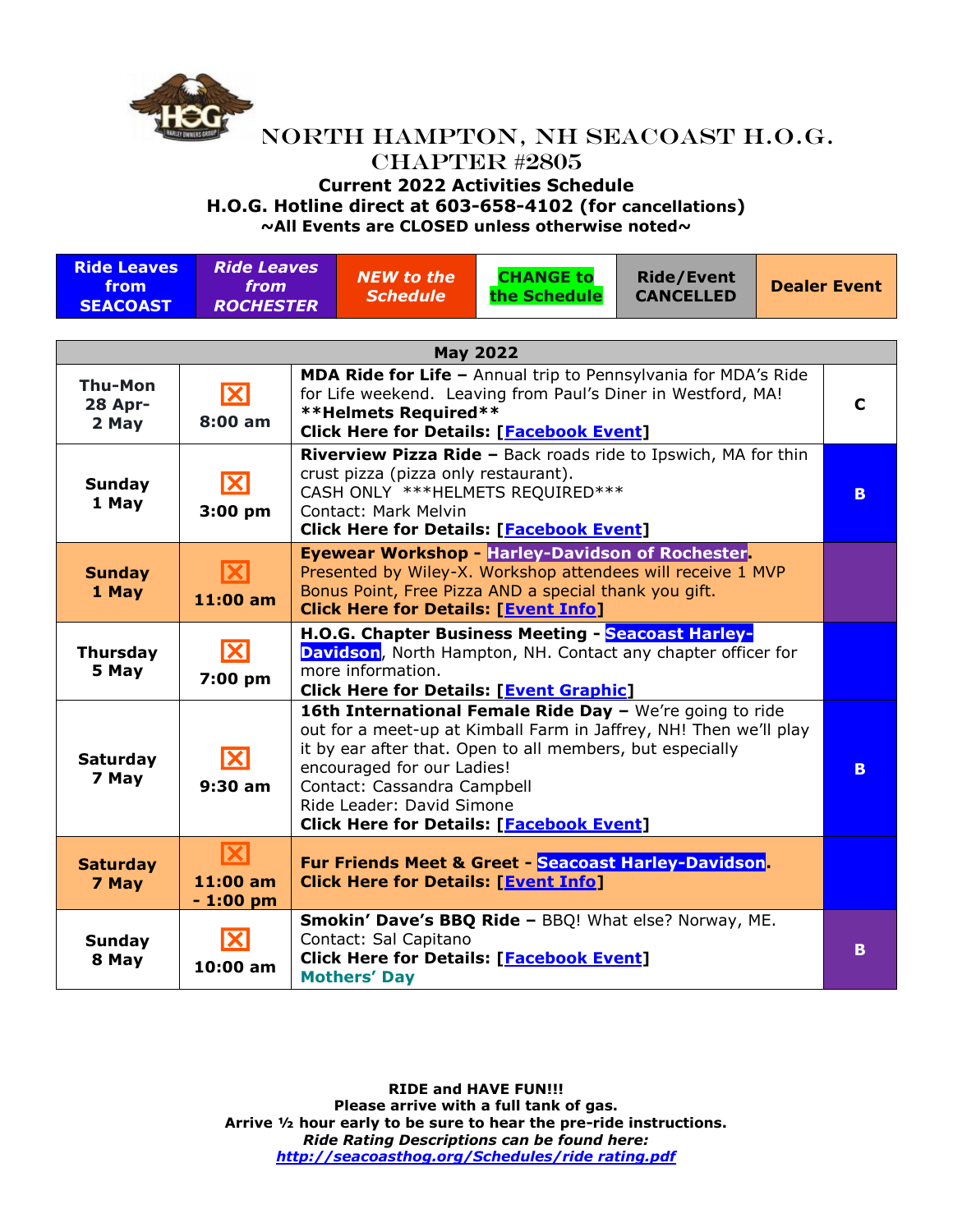

#### **Current 2022 Activities Schedule**

**H.O.G. Hotline direct at 603-658-4102 (for cancellations)**

**~All Events are CLOSED unless otherwise noted~**

| <b>Ride Leaves</b><br>from<br><b>SEACOAST</b> | <b>Ride Leaves</b><br>from<br><b>ROCHESTER</b> |  | <b>NEW to the</b><br><b>Schedule</b>                                                                                                                                                          | <b>CHANGE to</b><br>the Schedule                                                                                                                                                                                                                                                                                                                                            | <b>Ride/Event</b><br><b>CANCELLED</b> |  | <b>Dealer Event</b> |  |
|-----------------------------------------------|------------------------------------------------|--|-----------------------------------------------------------------------------------------------------------------------------------------------------------------------------------------------|-----------------------------------------------------------------------------------------------------------------------------------------------------------------------------------------------------------------------------------------------------------------------------------------------------------------------------------------------------------------------------|---------------------------------------|--|---------------------|--|
| May 2022 (cont.)                              |                                                |  |                                                                                                                                                                                               |                                                                                                                                                                                                                                                                                                                                                                             |                                       |  |                     |  |
| Wednesday<br>11 May                           | X<br>6:30 pm                                   |  | Rd, Hampton, NH.<br>Contact: Cassandra Campbell                                                                                                                                               | LOH Meeting - 401 Tavern, in The Wine Loft, 401 Lafayette<br><b>Click Here for Details: [Event Graphic]</b>                                                                                                                                                                                                                                                                 |                                       |  |                     |  |
| <b>Thursday</b><br>12 May                     | $\overline{\mathbf{X}}$<br>5:30 pm-<br>7:30 pm |  | <b>Bike Night! - Harley-Davidson of Rochester</b><br><b>Click Here for Details: [Event Info]</b>                                                                                              |                                                                                                                                                                                                                                                                                                                                                                             |                                       |  |                     |  |
| <b>Saturday</b><br>14 May                     | X<br>$9:30$ am                                 |  | Five Islands Lobster Ride - Great leisurely route to<br>Georgetown, ME.<br>Contact: Sal Capitano<br><b>Click Here for Details: [Facebook Event]</b><br>**Moved from incorrect date of 5/21.** |                                                                                                                                                                                                                                                                                                                                                                             |                                       |  |                     |  |
| Sunday<br>15 May                              | IХ<br>10:00 am                                 |  | our new group riders!<br>Contact: John Ulery                                                                                                                                                  | <b>Check the Numbers Ride - Seacoast Harley-Davidson</b> to<br>Harley-Davidson of Rochester to check for your HOG<br>number, then ice cream and lunch at Lone Oaks. A great ride for<br><b>Click Here for Details: [Facebook Event]</b>                                                                                                                                     |                                       |  | A<br>A              |  |
| <b>Thursday</b><br>19 May                     | 7:00 pm                                        |  | all the details in the Facebook event.<br>Contact: Pat Campbell                                                                                                                               | Seacoast HOG Longest Route Challenge - For the May<br>Challenge, we will meet at Gibb's Garage in Portsmouth, NH at<br>7:00 pm. The challenge is to arrive on time with the longest<br>route taken. You decide how you get there in the time allotted.<br>You don't have to join the challenge to meet us at Gibb's. See<br><b>Click Here for Details: [Facebook Event]</b> |                                       |  |                     |  |
| <b>Saturday</b><br>21 May                     | X<br>$9:30$ am                                 |  | Contact: Sal Capitano                                                                                                                                                                         | Mini Notches Ride - Gonnna ride up and over Evan's Notch<br>then over to Smokin' Good BBQ in Bethel, ME for lunch. Then<br>we'll hit some more notches on the way home.<br><b>Click Here for Details: [Facebook Event]</b>                                                                                                                                                  |                                       |  | $\mathbf C$         |  |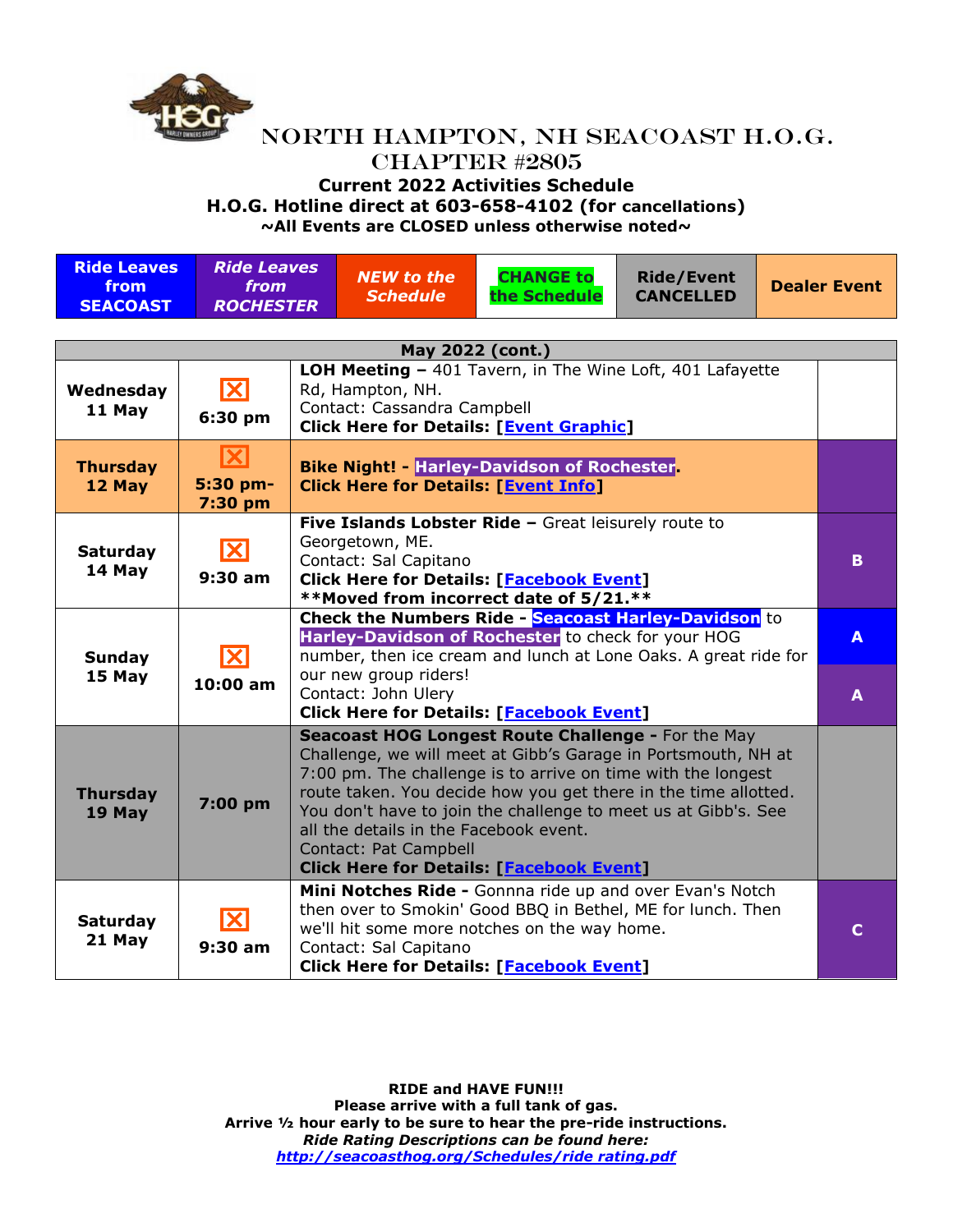

#### **Current 2022 Activities Schedule**

**H.O.G. Hotline direct at 603-658-4102 (for cancellations)**

**~All Events are CLOSED unless otherwise noted~**

| <b>Ride Leaves</b><br>from<br><b>SEACOAST</b> | <b>Ride Leaves</b><br><i>from</i><br><b>ROCHESTER</b> |  | <b>NEW to the</b><br><b>Schedule</b>                                                                                                                                                                                                                                      | <b>CHANGE to</b><br>the Schedule                                                                                                                                            | <b>Ride/Event</b><br><b>CANCELLED</b> | <b>Dealer Event</b> |    |  |
|-----------------------------------------------|-------------------------------------------------------|--|---------------------------------------------------------------------------------------------------------------------------------------------------------------------------------------------------------------------------------------------------------------------------|-----------------------------------------------------------------------------------------------------------------------------------------------------------------------------|---------------------------------------|---------------------|----|--|
|                                               |                                                       |  |                                                                                                                                                                                                                                                                           |                                                                                                                                                                             |                                       |                     |    |  |
| May 2022 (cont.)                              |                                                       |  |                                                                                                                                                                                                                                                                           |                                                                                                                                                                             |                                       |                     |    |  |
| <b>Sunday</b><br>22 May                       | $\mathbf{X}$<br>$8:30$ am                             |  | Boston Wounded Vet Run - Leisurely back road ride from<br>Seacoast to Boston Harley to join the Wounded Vet Run.<br>Contact: Pat Campbell<br><b>Click Here for Details: [Facebook Event]</b><br>(Wounded Vet Run Registration is Separate)<br><b>**Helmets Required**</b> |                                                                                                                                                                             |                                       |                     |    |  |
| Wednesday<br>25 May                           | $\mathbf{X}$<br>5:45 pm                               |  | mic night and wing specials!<br><b>Click Here for Details: [Event Info]</b>                                                                                                                                                                                               | We're Riding to Bentley's - Join us on a free ride from<br>Harley-Davidson of Rochester to Bentley's Saloon for open                                                        |                                       |                     |    |  |
| <b>Thursday</b><br>26 May                     | $\overline{\mathbf{X}}$<br>6:30 pm                    |  | LOH Wing Night Ride - Trip to the Hen House in Newton, NH.<br>Contact: Cassandra Campbell<br>Ride Leader: Greg Mason<br><b>Click Here for Details: [Facebook Event]</b>                                                                                                   |                                                                                                                                                                             |                                       |                     | B. |  |
| <b>Saturday</b><br>28 May                     | $\overline{\mathbf{X}}$<br>7:00 am                    |  | Ride to Breakfast and Flag Reception - Meet at Carriage<br>Towne Plaza in Kingston, NH for a back road ride up to<br><b>Harley-Davidson of Rochester</b><br>Contact: Pat Campbell<br><b>Click Here for Details: [Facebook Event]</b>                                      |                                                                                                                                                                             |                                       |                     |    |  |
| <b>Saturday</b><br>28 May                     | $\vert\mathbf{X}\vert$<br>$8:00$ am                   |  | Dealership Appreciation Breakfast- Join us as we cook<br>breakfast for and eat with the Harley-Davidson of Rochester<br>dealership staff.<br>Contact: Rich Marone<br><b>Click Here for Details: [Facebook Event]</b>                                                      |                                                                                                                                                                             |                                       |                     |    |  |
| <b>Saturday</b><br>28 May                     | IХ<br>$9:00$ am                                       |  | Follow link for more details<br><b>Click Here for Details: [Event Info]</b>                                                                                                                                                                                               | Scavenger Hunt - From Harley-Davidson of Rochester, a<br>scavenger hunt on your bike! Winner gets a \$250 gift card.                                                        |                                       |                     |    |  |
| <b>Saturday</b><br>28 May                     | $\overline{\mathbf{X}}$<br>12:00 pm                   |  | Concord, NH.<br>Contact: Rich Marone                                                                                                                                                                                                                                      | Nation of Patriots Flag Reception - US flag being delivered<br>to Harley-Davidson of Rochester by the Heritage Riders of<br><b>Click Here for Details: [Facebook Event]</b> |                                       |                     |    |  |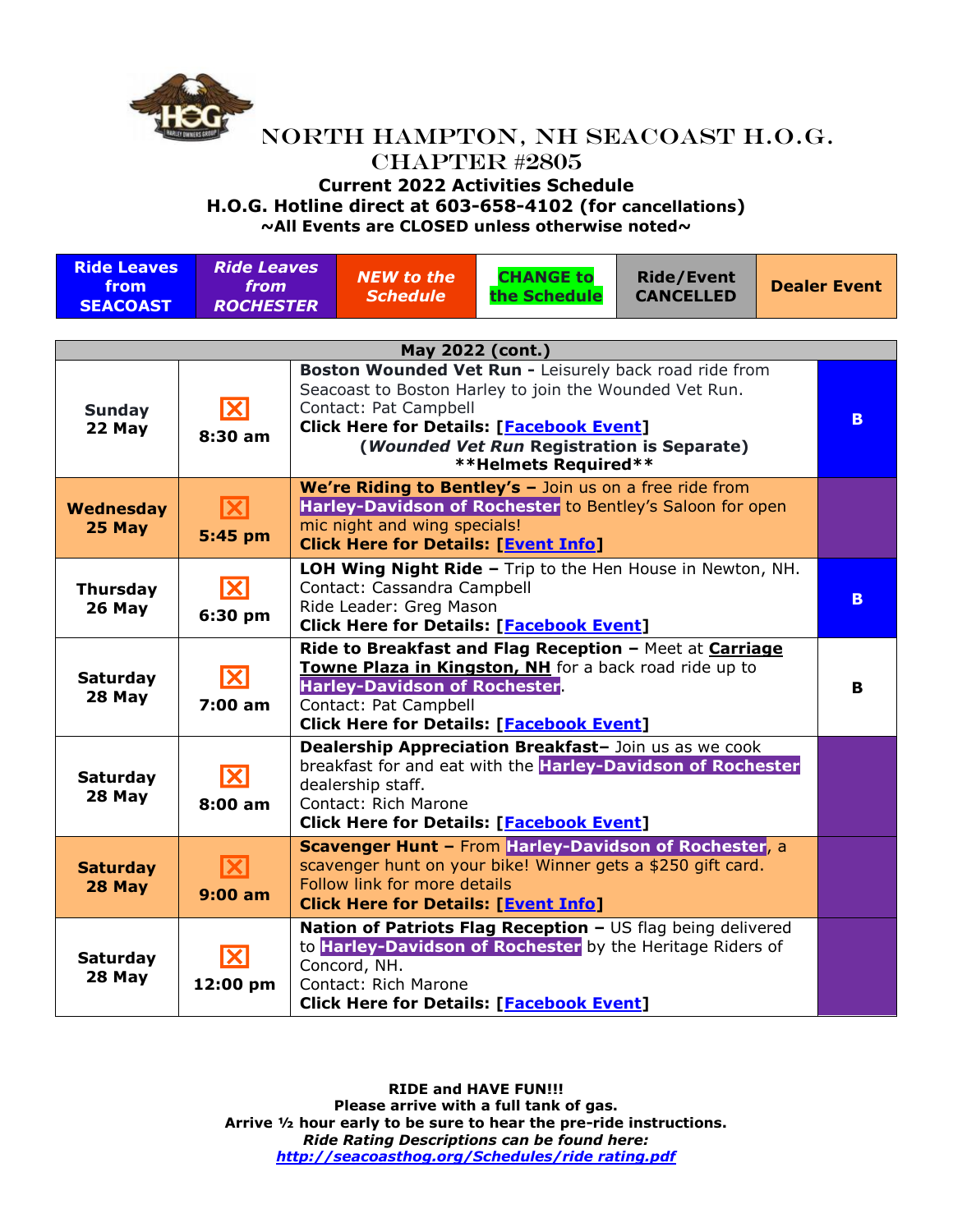

# **Current 2022 Activities Schedule**

**H.O.G. Hotline direct at 603-658-4102 (for cancellations)**

**~All Events are CLOSED unless otherwise noted~**

| <b>Ride Leaves</b><br>from<br><b>SEACOAST</b> | <b>Ride Leaves</b><br>from<br><b>ROCHESTER</b> |  | <b>NEW to the</b><br><b>Schedule</b>                                                                                                                                                                                                                               | <b>CHANGE to</b><br>the Schedule                                                                               | <b>Ride/Event</b><br><b>CANCELLED</b> |  | <b>Dealer Event</b> |  |
|-----------------------------------------------|------------------------------------------------|--|--------------------------------------------------------------------------------------------------------------------------------------------------------------------------------------------------------------------------------------------------------------------|----------------------------------------------------------------------------------------------------------------|---------------------------------------|--|---------------------|--|
| May 2022 (cont.)                              |                                                |  |                                                                                                                                                                                                                                                                    |                                                                                                                |                                       |  |                     |  |
| <b>Saturday</b><br>28 May                     | $1:00$ pm                                      |  | <b>Flying Goose Ride -</b> Leaving immediately after the flag<br>exchange for a late lunch/early supper in New London, NH.<br>Contact: Sal Capitano<br><b>Click Here for Details: [Facebook Event]</b>                                                             |                                                                                                                |                                       |  |                     |  |
| <b>Sunday</b><br>29 May                       | ΙXΙ<br>10:30 am                                |  | Nation of Patriots Flag Delivery - US flag being delivered to<br>the Maine Patriot Riders at Bentley's in Arundel, ME by us.<br>Contact: Rich Marone<br><b>Click Here for Details: [Facebook Event]</b>                                                            |                                                                                                                |                                       |  | B                   |  |
| <b>Sunday</b><br>29 May                       | $ \mathbf{X} $<br>$1:00$ pm                    |  | Pat's Twisty Birthday Ride - This will be after the Nation of<br>Patriots Flag Delivery and will incur some fun and twisty miles!<br>Also considering a visit to a Veterans' Cemetery.<br>Contact: Pat Campbell<br><b>Click Here for Details: [Facebook Event]</b> |                                                                                                                |                                       |  | C                   |  |
| <b>Monday</b><br>30 May                       | IXI<br>$1:00$ pm                               |  | Northwood for ice cream at Johnson's.<br>Contact: Cassandra Campbell<br>Ride Leader: Joey Ciampa                                                                                                                                                                   | <b>LOH Ice Cream Ride -</b> Leisurely ride to (where else?)<br><b>Click Here for Details: [Facebook Event]</b> |                                       |  | в                   |  |

**Memorial Day**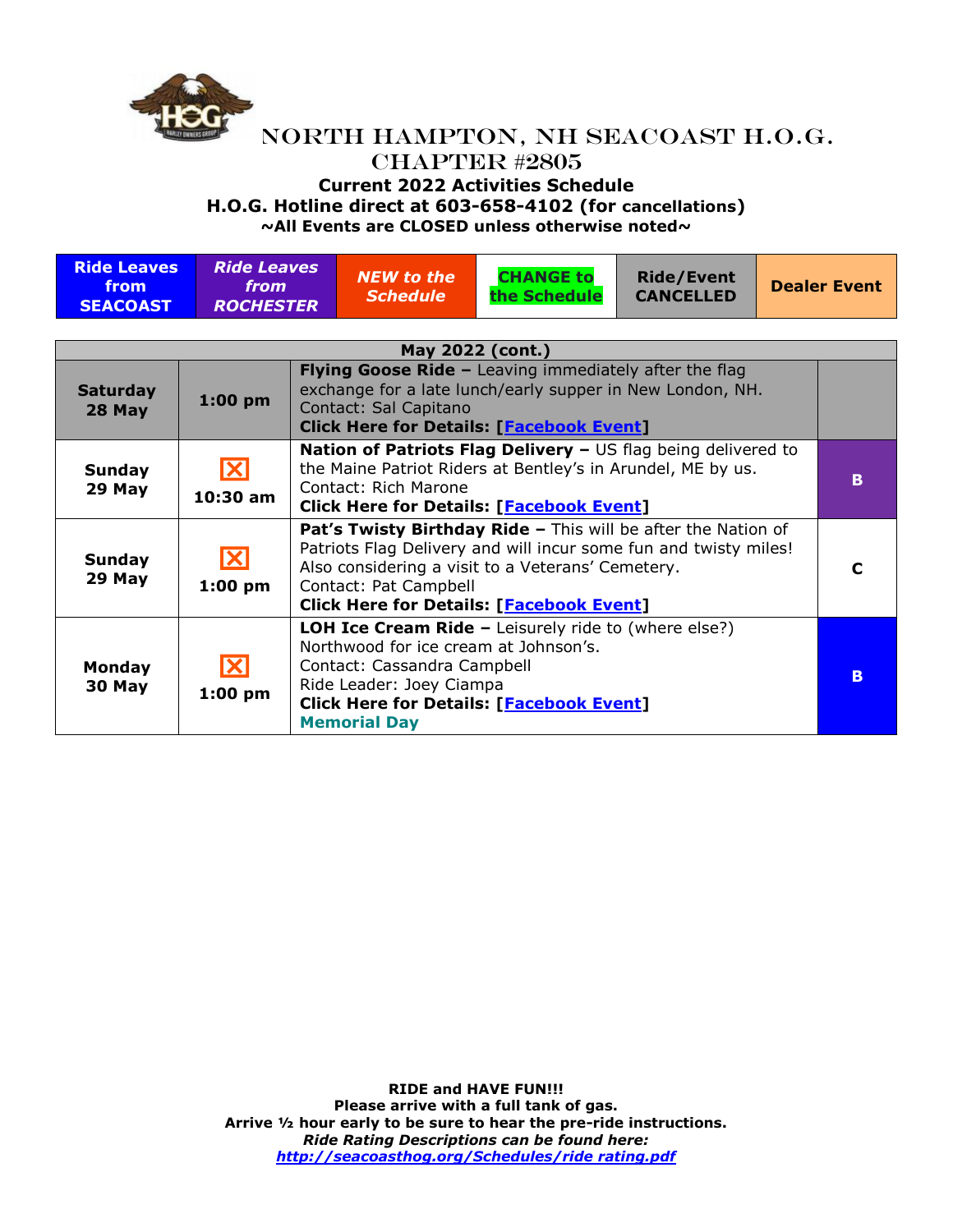

# **Current 2022 Activities Schedule**

**H.O.G. Hotline direct at 603-658-4102 (for cancellations)**

| <b>Ride Leaves</b><br>from<br><b>SEACOAST</b> | <b>Ride Leaves</b><br>from<br><b>ROCHESTER</b> |                                                                                                                                                                                   | <b>NEW to the</b><br><b>Schedule</b>                                                                                                                                                                                                                                                                               | <b>CHANGE to</b><br>the Schedule                                                                                                                                                                                                                         | <b>Ride/Event</b><br><b>CANCELLED</b> |  | <b>Dealer Event</b> |
|-----------------------------------------------|------------------------------------------------|-----------------------------------------------------------------------------------------------------------------------------------------------------------------------------------|--------------------------------------------------------------------------------------------------------------------------------------------------------------------------------------------------------------------------------------------------------------------------------------------------------------------|----------------------------------------------------------------------------------------------------------------------------------------------------------------------------------------------------------------------------------------------------------|---------------------------------------|--|---------------------|
|                                               |                                                |                                                                                                                                                                                   | <b>June 2022</b>                                                                                                                                                                                                                                                                                                   |                                                                                                                                                                                                                                                          |                                       |  |                     |
| <b>Thursday</b><br>2 Jun                      | $\mathbf{X}$<br>7:00 pm                        |                                                                                                                                                                                   | more information.                                                                                                                                                                                                                                                                                                  | H.O.G. Chapter Business Meeting - Seacoast Harley-<br>Davidson, North Hampton, NH. Contact any chapter officer for<br><b>Click Here for Details: [Event Graphic]</b>                                                                                     |                                       |  |                     |
| <b>Fri-Sat</b><br>$3-5$ Jun                   | <b>X</b><br>9:00 am                            |                                                                                                                                                                                   | Bar Harbor Weekend Ride - Overnight trip to Bar Harbor.<br>Many more details to come. Book the Anchorage Motel with<br>proprietor Brandon Monroe at 207-266-9136 at \$169 per night.<br>Mention Seacoast HOG when booking.<br>Contact: Greg Mason, Linda Bailie<br><b>Click Here for Details: [Facebook Event]</b> |                                                                                                                                                                                                                                                          |                                       |  |                     |
| <b>Saturday</b><br>4 Jun                      | 10:30 am                                       |                                                                                                                                                                                   | Skip's for Burgers and Fries - Back roads ride to Merrimac,<br>MA for lunch. *** HELMETS REQUIRED***<br>Ride Leader: Mark Melvin To be Rescheduled                                                                                                                                                                 |                                                                                                                                                                                                                                                          |                                       |  |                     |
| <b>Saturday</b><br>4 Jun                      |                                                |                                                                                                                                                                                   | <b>Potential Open Ride Date</b>                                                                                                                                                                                                                                                                                    |                                                                                                                                                                                                                                                          |                                       |  |                     |
| <b>Sunday</b><br>5 Jun                        | ΙXΙ<br>9:00 am                                 | Jesse's Steakhouse Pre-Ride - Pre-ride for Nootka weekend<br>to Hanover, NH.<br>Contact: Sal Capitano<br><b>Click Here for Details: [Facebook Event]</b><br>Moved from Fri, 3 Jun |                                                                                                                                                                                                                                                                                                                    |                                                                                                                                                                                                                                                          |                                       |  | $\mathbf C$         |
| <b>Sunday</b><br>5 Jun                        | $\overline{\mathbf{X}}$<br>$9:30$ am           |                                                                                                                                                                                   | Contact: David Simone                                                                                                                                                                                                                                                                                              | <b>Black Mountain Burger and Kanc Ride - Up Rte 153 and over</b><br>the Kanc to Black Mountain Burger for lunch. Thinking a quick<br>trip down 93 and east on Rte 4 to Johnson's for ice cream after.<br><b>Click Here for Details: [Facebook Event]</b> |                                       |  | C                   |
| Wednesday<br>8 Jun                            | <b>X</b><br>6:30 pm                            |                                                                                                                                                                                   | Hampton, NH.<br>Contact: Cassandra Campbell                                                                                                                                                                                                                                                                        | LOH Meeting - 401 Tavern, in The Wine Loft, 401 Lafayette Rd,<br><b>Click Here for Details: [Event Graphic]</b>                                                                                                                                          |                                       |  |                     |
| Sat-Sun<br>11-19 Jun                          | <b>X</b>                                       |                                                                                                                                                                                   | <b>Laconia Bike Week</b>                                                                                                                                                                                                                                                                                           |                                                                                                                                                                                                                                                          |                                       |  |                     |
| <b>Saturday</b><br>11 Jun                     | $9:30$ am                                      |                                                                                                                                                                                   | Contact: Sal Capitano                                                                                                                                                                                                                                                                                              | <b>SmokinGood BBQ Ride - Bethel, ME. More details to come.</b>                                                                                                                                                                                           |                                       |  | в                   |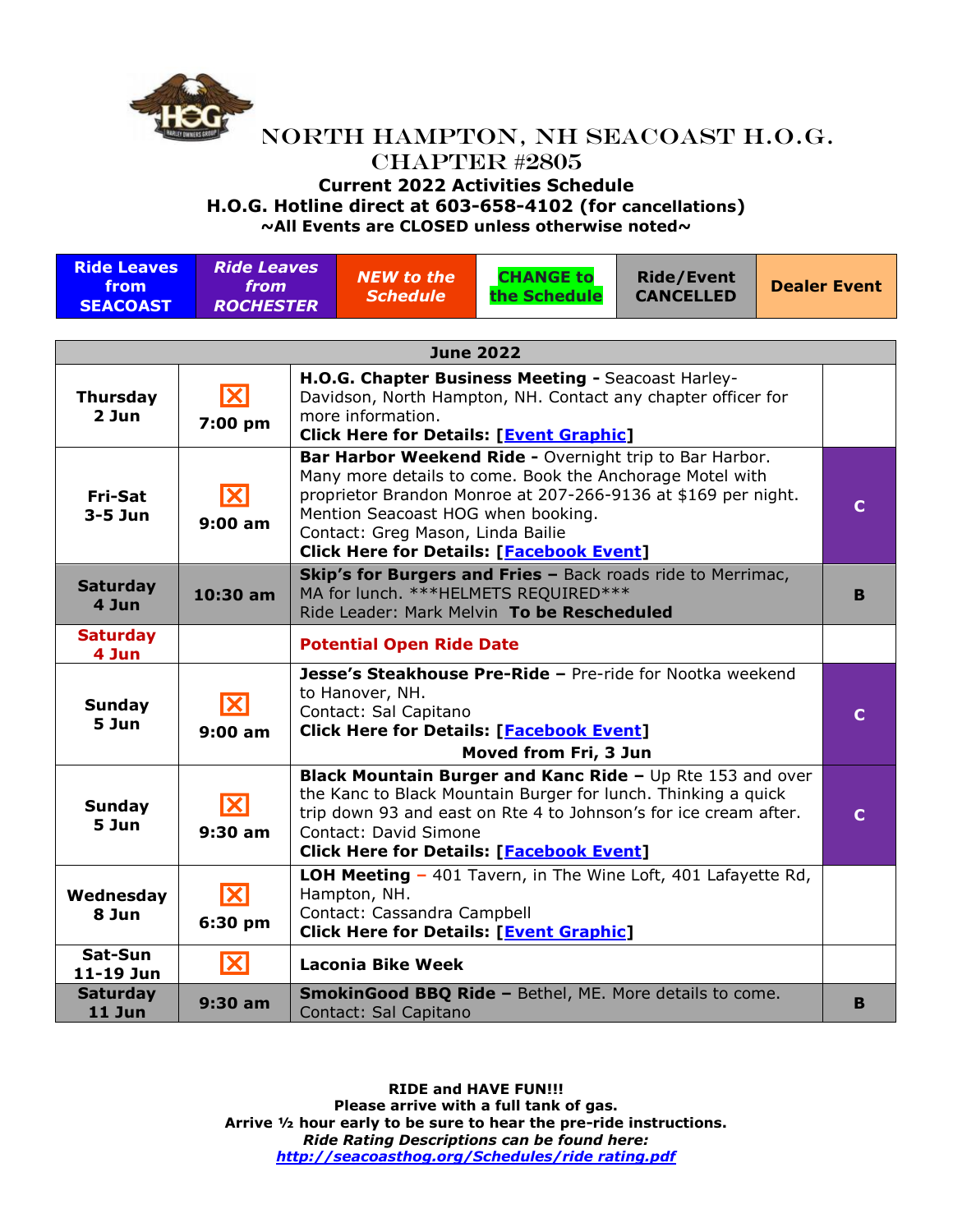

### **Current 2022 Activities Schedule**

**H.O.G. Hotline direct at 603-658-4102 (for cancellations)**

**~All Events are CLOSED unless otherwise noted~**

| <b>Ride Leaves</b><br>from<br><b>SEACOAST</b> | <b>Ride Leaves</b><br>from<br><b>ROCHESTER</b> \ | $\mathsf{N}\mathsf{E}\mathsf{W}$ to the $\mathsf{S}$<br><b>Schedule</b> | <b>CHANGE to</b><br>the Schedule | <b>Ride/Event</b><br><b>CANCELLED</b> | <b>Dealer Event</b> |
|-----------------------------------------------|--------------------------------------------------|-------------------------------------------------------------------------|----------------------------------|---------------------------------------|---------------------|
|-----------------------------------------------|--------------------------------------------------|-------------------------------------------------------------------------|----------------------------------|---------------------------------------|---------------------|

| June 2022 (cont.)           |                                    |                                                                                                                                                                                                                                                                                                        |          |  |  |  |  |
|-----------------------------|------------------------------------|--------------------------------------------------------------------------------------------------------------------------------------------------------------------------------------------------------------------------------------------------------------------------------------------------------|----------|--|--|--|--|
| <b>Saturday</b><br>$11$ Jun | K<br>$11:30$ am                    | Nick's Place Roast Beef - Meandering ride to Raymond, NH for<br>lunch.<br>Contact: Scott Urwick, Greg Mason<br><b>Click Here for Details: [Facebook Event]</b><br>**Rescheduled from Sunday 12 Jun**                                                                                                   | B.       |  |  |  |  |
| <b>Sunday</b><br>$12$ Jun   | $11:30$ am                         | <b>LOH Ice Cream Ride - Now leaving Seacoast Harley-</b><br>Davidson heading to Richardson's Ice Cream in Middleton, MA!<br>Contact: Cassandra Campbell<br>Ride Leader: Dave Simone<br><b>Click Here for Details: [Facebook Event]</b><br>**Helmets Required**                                         | B        |  |  |  |  |
| <b>Sunday</b><br>$12$ Jun   | $ \mathbf{X} $<br>12:00 pm         | We Ride for Veterans - Ride to Iron Tails to support VFW's<br>Unmet Needs Program. Registration begins at 9:00 am.<br><b>Harley-Davidson of Rochester</b><br><b>Click Here for Details: [Event Info]</b>                                                                                               |          |  |  |  |  |
| Wednesday<br>$15$ Jun       | ΙXΙ<br>8:00 am                     | Chris Drew's Pin Stop Ride - Annual ride to Bike Week for the<br>Harley-Davidson HOG pin stop. Ride starts at Seacoast Harley-<br>Davidson and will include a stop at Harley-Davidson of<br>Rochester for a break and to pick up (10:00 am) more riders.<br>Contact: Chris Drew                        | B.<br>B. |  |  |  |  |
|                             |                                    | <b>Click Here for Details: [Facebook Event]</b><br>Hop + Grind Ride - Evening ride to Durham, NH.                                                                                                                                                                                                      |          |  |  |  |  |
| <b>Thursday</b><br>$16$ Jun | $\overline{\mathbf{X}}$<br>6:00 pm | Contact: Sal Capitano<br><b>Click Here for Details: [Facebook Event]</b>                                                                                                                                                                                                                               | B.       |  |  |  |  |
| Sat-Sun<br>18-19 Jun        | <b>TBD</b>                         | Quechee Hot Air Balloon Festival - A weekend trip idea to<br>Quechee Gorge/White River Junction to watch the balloons as<br>they take off at 6:00 pm Saturday night and 6:00 am Sunday<br>morning.<br>(Fairground entrance is a separate cost.)<br>Contact: Kerrie Winsor<br>Ride Leader: Pat Campbell | C        |  |  |  |  |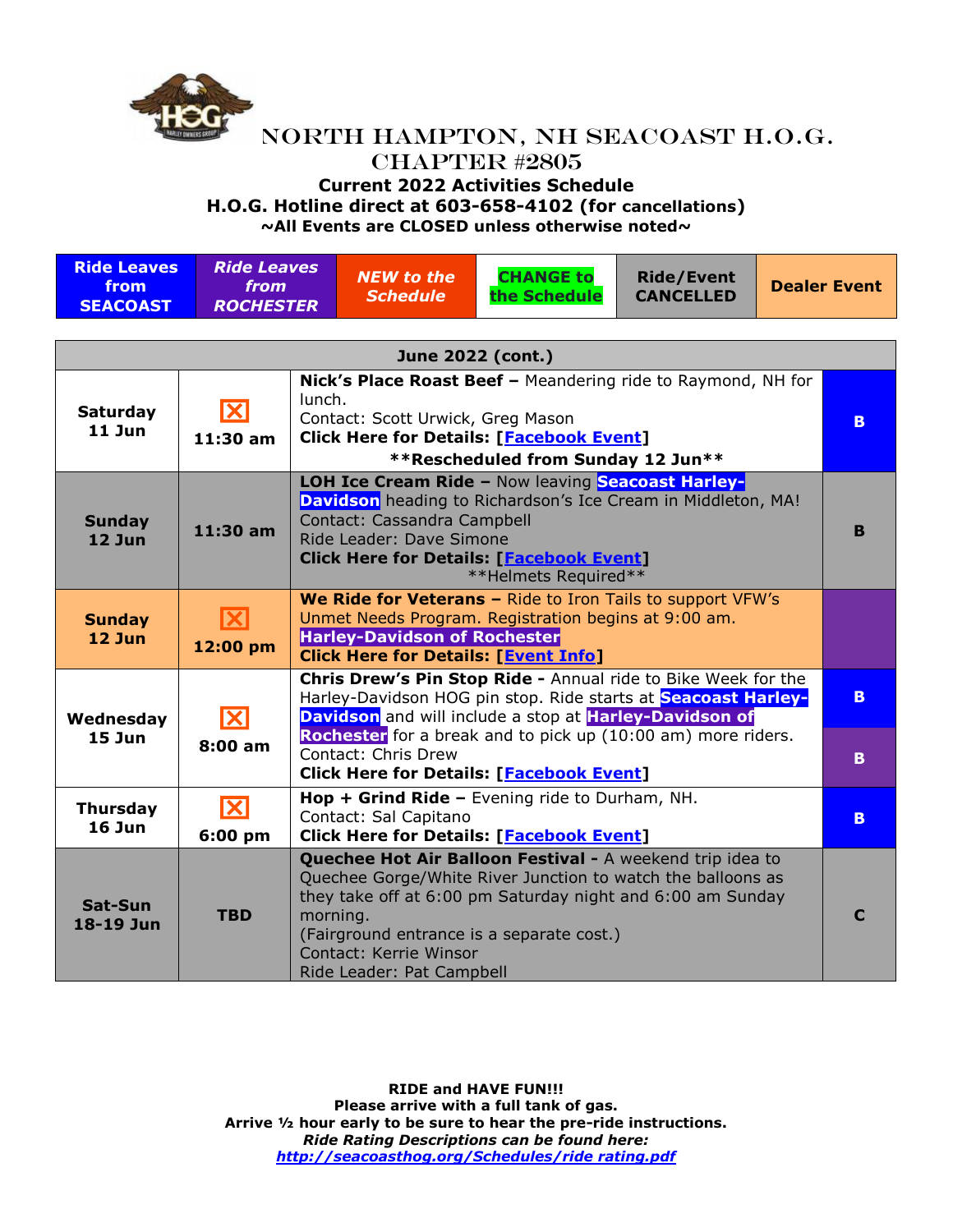

#### **Current 2022 Activities Schedule**

**H.O.G. Hotline direct at 603-658-4102 (for cancellations)**

| <b>Ride Leaves</b><br>from<br><b>SEACOAST</b> | <b>Ride Leaves</b><br>from<br><b>ROCHESTER</b> |                                                 | <b>NEW to the</b><br><b>Schedule</b>                                                                                                                                                                                                                                                                                                                                                                                                                                                                                                                                                                                                                                                                                                                                                   | <b>CHANGE to</b><br>the Schedule | <b>Ride/Event</b><br><b>CANCELLED</b> | <b>Dealer Event</b> |  |  |  |
|-----------------------------------------------|------------------------------------------------|-------------------------------------------------|----------------------------------------------------------------------------------------------------------------------------------------------------------------------------------------------------------------------------------------------------------------------------------------------------------------------------------------------------------------------------------------------------------------------------------------------------------------------------------------------------------------------------------------------------------------------------------------------------------------------------------------------------------------------------------------------------------------------------------------------------------------------------------------|----------------------------------|---------------------------------------|---------------------|--|--|--|
| June 2022 (cont.)                             |                                                |                                                 |                                                                                                                                                                                                                                                                                                                                                                                                                                                                                                                                                                                                                                                                                                                                                                                        |                                  |                                       |                     |  |  |  |
| <b>Saturday</b><br>18 Jun                     | X<br>10:00 am                                  |                                                 | Mark's Tilt'n Diner Run - Mark's bringing back an old favorite<br>on some pretty killer back roads! This one is a classic, not to be<br>missed!<br>Ride Leader: Sal Capitano<br><b>Click Here for Details: [Facebook Event]</b>                                                                                                                                                                                                                                                                                                                                                                                                                                                                                                                                                        |                                  |                                       |                     |  |  |  |
| <b>Sunday</b><br>$19$ Jun                     | $\mathbf{X}$<br>$2:00$ pm                      |                                                 | Seacoast HOG Longest Route Challenge - For the June<br>Challenge, we will meet at Patrick's Pub & Eatery in Gilford, NH<br>at 2:00 pm. The challenge is to arrive on time with the longest<br>route taken. You decide how you get there in the time allotted.<br>You don't have to join the challenge to meet us at Patrick's.<br>Contact: Pat Campbell<br><b>Click Here for Details: [Facebook Event]</b><br><b>Fathers' Day</b>                                                                                                                                                                                                                                                                                                                                                      |                                  |                                       |                     |  |  |  |
| Wednesday<br>22 June                          | $ \mathbf{X} $<br>5:45 pm                      |                                                 | We're Riding to Bentley's - Join us on a free ride from<br>Harley-Davidson of Rochester to Bentley's Saloon for open<br>mic night and wing specials!                                                                                                                                                                                                                                                                                                                                                                                                                                                                                                                                                                                                                                   |                                  |                                       |                     |  |  |  |
| Thu-Sun<br>23-26 Jun                          | $\mathbf x$<br><b>TBD</b>                      | <b>Click Here for Details: [Facebook Event]</b> | <b>Click Here for Details: [Event Info]</b><br>Chapter Cook-Off Weekend at Nootka Lodge - 5th Annual<br>Chapter Cook-Off Weekend! 1st year at Nootka. There will be<br>several rides from various locations to get there (still in the<br>works for specifics). Join the Fun! There will be much more<br>information to come.<br>Contact: Bruce Poulin<br><b>Ride Leaders to Nootka:</b><br>Sal Capitano- From Harley-Davidson of Rochester, 9:00 am<br>Pat Campbell- From Carriage Towne Plaza in Kingston, NH,<br>$9:00$ am<br>Dwayne Scruton/Rich Marone- From Harley-Davidson of<br>Rochester, 12:00 pm<br>David Simone- From Mr. Mike's, Rt 101, Exit 1, Manchester,<br>NH, 10:00 am<br><b>Planned Rides from Nootka:</b><br>Sal Capitano- Jesse's Steakhouse, Fri, 6/24, 9:00 am |                                  |                                       |                     |  |  |  |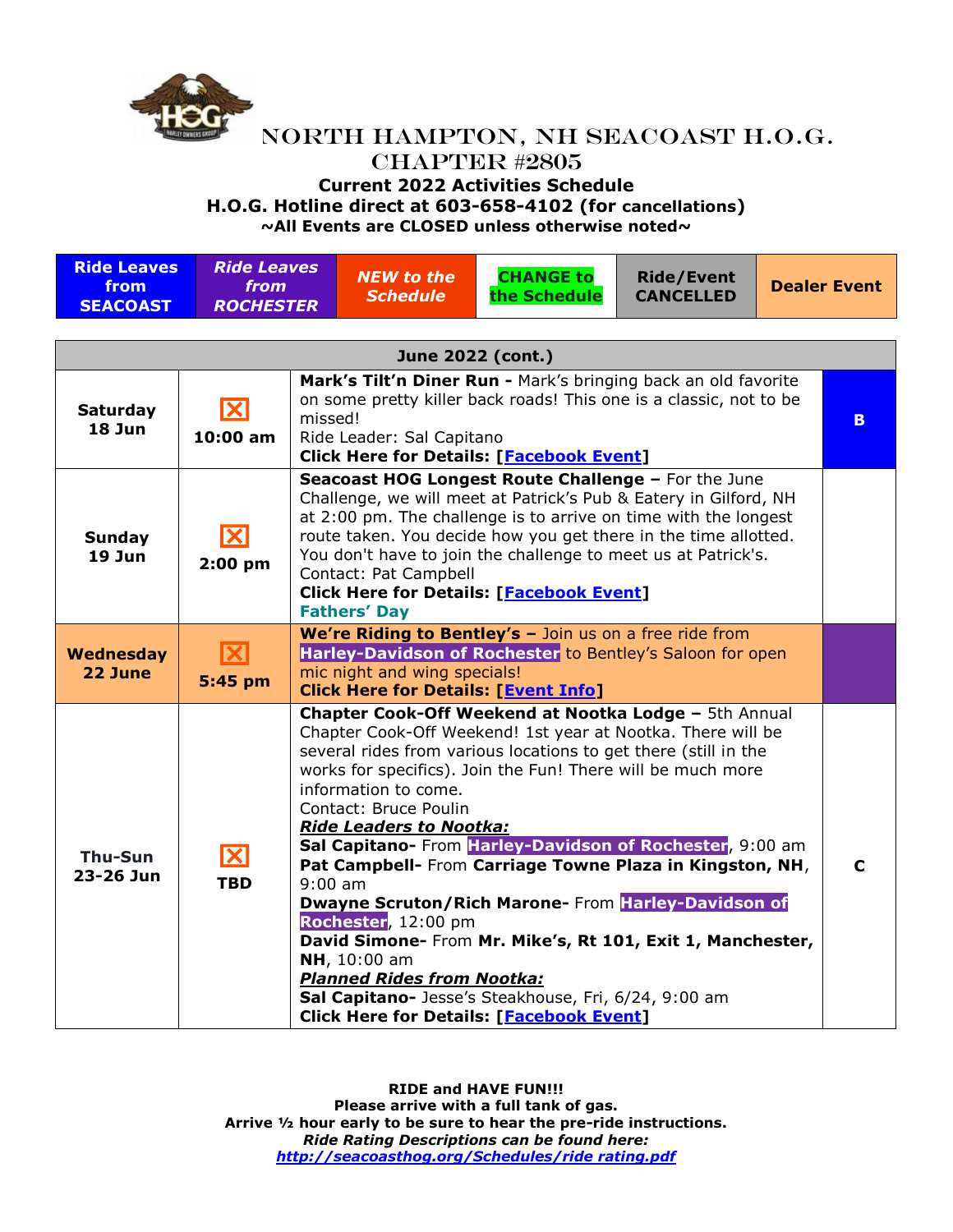

| <b>Ride Leaves</b><br>from<br><b>SEACOAST</b> | <b>Ride Leaves</b><br><i>from</i><br><b>ROCHESTER</b> |                                                                                                                                                                                                                                                                 | <b>NEW to the</b><br><b>Schedule</b>                                                                                                             | <b>CHANGE to</b><br>the Schedule | <b>Ride/Event</b><br><b>CANCELLED</b> |  | <b>Dealer Event</b> |  |
|-----------------------------------------------|-------------------------------------------------------|-----------------------------------------------------------------------------------------------------------------------------------------------------------------------------------------------------------------------------------------------------------------|--------------------------------------------------------------------------------------------------------------------------------------------------|----------------------------------|---------------------------------------|--|---------------------|--|
| June 2022 (cont.)                             |                                                       |                                                                                                                                                                                                                                                                 |                                                                                                                                                  |                                  |                                       |  |                     |  |
| <b>Fri-Sat</b><br>24-25 Jun                   | $\overline{\mathbf{X}}$<br>$10:00$ am<br>$-4:00$ pm   |                                                                                                                                                                                                                                                                 | Live Wire Demo Truck - Demo rides are free. First come, first<br>served. Seacoast Harley-Davidson<br><b>Click Here for Details: [Event Info]</b> |                                  |                                       |  |                     |  |
| Wednesday<br><b>29 Jun</b>                    | $\overline{\mathbf{X}}$<br>5:30 pm                    | <b>LOH Wing Night Ride - Travel back roads into MA and back</b><br>into NH to Backyard Burgers & Wings in Seabrook, NH.<br>Contact: Cassandra Campbell<br>Ride Leader: Peter Buono<br><b>Click Here for Details: [Facebook Event]</b><br>***HELMETS REQUIRED*** |                                                                                                                                                  |                                  |                                       |  | B                   |  |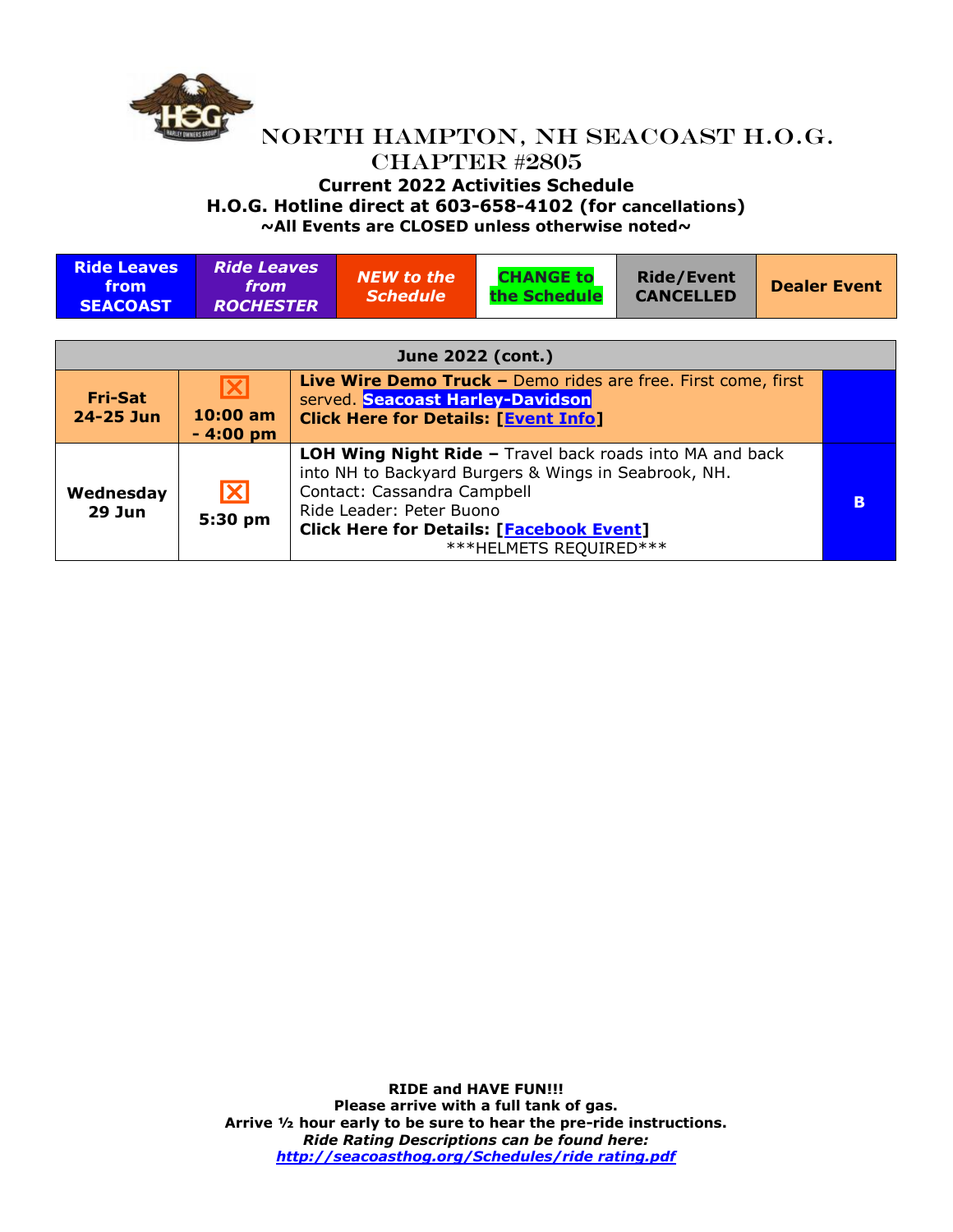

| <b>Ride Leaves</b><br>from<br><b>SEACOAST</b> | <b>Ride Leaves</b><br>from<br><b>ROCHESTER</b> | NEW to the<br><b>Schedule</b>                                                                                                                                                                                                                                                    | <b>CHANGE to</b><br>the Schedule                                                                                                      | <b>Ride/Event</b><br><b>CANCELLED</b> |  | <b>Dealer Event</b> |
|-----------------------------------------------|------------------------------------------------|----------------------------------------------------------------------------------------------------------------------------------------------------------------------------------------------------------------------------------------------------------------------------------|---------------------------------------------------------------------------------------------------------------------------------------|---------------------------------------|--|---------------------|
|                                               |                                                | <b>July 2022</b>                                                                                                                                                                                                                                                                 |                                                                                                                                       |                                       |  |                     |
| <b>Friday</b><br>$1$ Jul                      | 4:00 pm                                        | Ride to Wake for David Penney- Family and friends will be<br>received Friday, July 1, from 4-8 p.m. at the Farmer & Dee<br>Funeral Home, 16 Lee Street, Tewksbury, MA.<br><b>Contact: Rich Marone</b><br><b>Click Here for Details: [Facebook Event]</b><br>**HELMETS REQUIRED** |                                                                                                                                       |                                       |  |                     |
| <b>Saturday</b><br>$2$ Jul                    | $9:15$ am                                      | Smokin' Good BBQ Ride - Bethel, ME. (Could be Smokin'<br>Dave's BBQ in Norway, ME instead. 'Game time' decision.)<br>Contact: Sal Capitano<br><b>Click Here for Details: [Facebook Event]</b><br>**Rescheduled from Fri, 7/1**                                                   |                                                                                                                                       |                                       |  |                     |
| <b>Sunday</b><br>3 Jul                        |                                                | <b>Potential Open Ride Date</b>                                                                                                                                                                                                                                                  |                                                                                                                                       |                                       |  |                     |
| <b>Monday</b><br>4 Jul                        |                                                | <b>Potential Open Ride Date</b><br><b>Independence Day</b>                                                                                                                                                                                                                       |                                                                                                                                       |                                       |  |                     |
| <b>Thursday</b><br>7 Jul                      | 7:00 pm                                        | H.O.G. Chapter Business Meeting - Seacoast Harley-<br>Davidson, North Hampton, NH. Contact any chapter officer for<br>more information.<br><b>Click Here for Details: [Event Graphic]</b>                                                                                        |                                                                                                                                       |                                       |  |                     |
| <b>Saturday</b><br>9 Jul                      | $8:30$ am                                      | Contact: Al Porter                                                                                                                                                                                                                                                               | Vermont Country Store Ride - Mostly back road ride to<br>Chester, VT with at least one rest/gas stop.<br><b>**To be Rescheduled**</b> |                                       |  | B                   |
| <b>Saturday</b><br>9 Jul                      |                                                | <b>Potential Open Ride Date</b>                                                                                                                                                                                                                                                  |                                                                                                                                       |                                       |  |                     |
| Sunday<br><b>10 Jul</b>                       | 11:00 am                                       | Contact: Cassandra Campbell<br>Ride Leader: Bill Leonard                                                                                                                                                                                                                         | LOH Ice Cream Ride - Rockhouse Ice Cream (Ted's Fried<br>Clams) in Shapleigh, ME for lunch and ice cream.                             |                                       |  | B                   |
| Wednesday<br>$13$ Jul                         | 6:30 pm                                        | Hampton, NH.<br>Contact: Cassandra Campbell                                                                                                                                                                                                                                      | LOH Meeting - 401 Tavern, in The Wine Loft, 401 Lafayette Rd,<br><b>Click Here for Details: [Event Graphic]</b>                       |                                       |  |                     |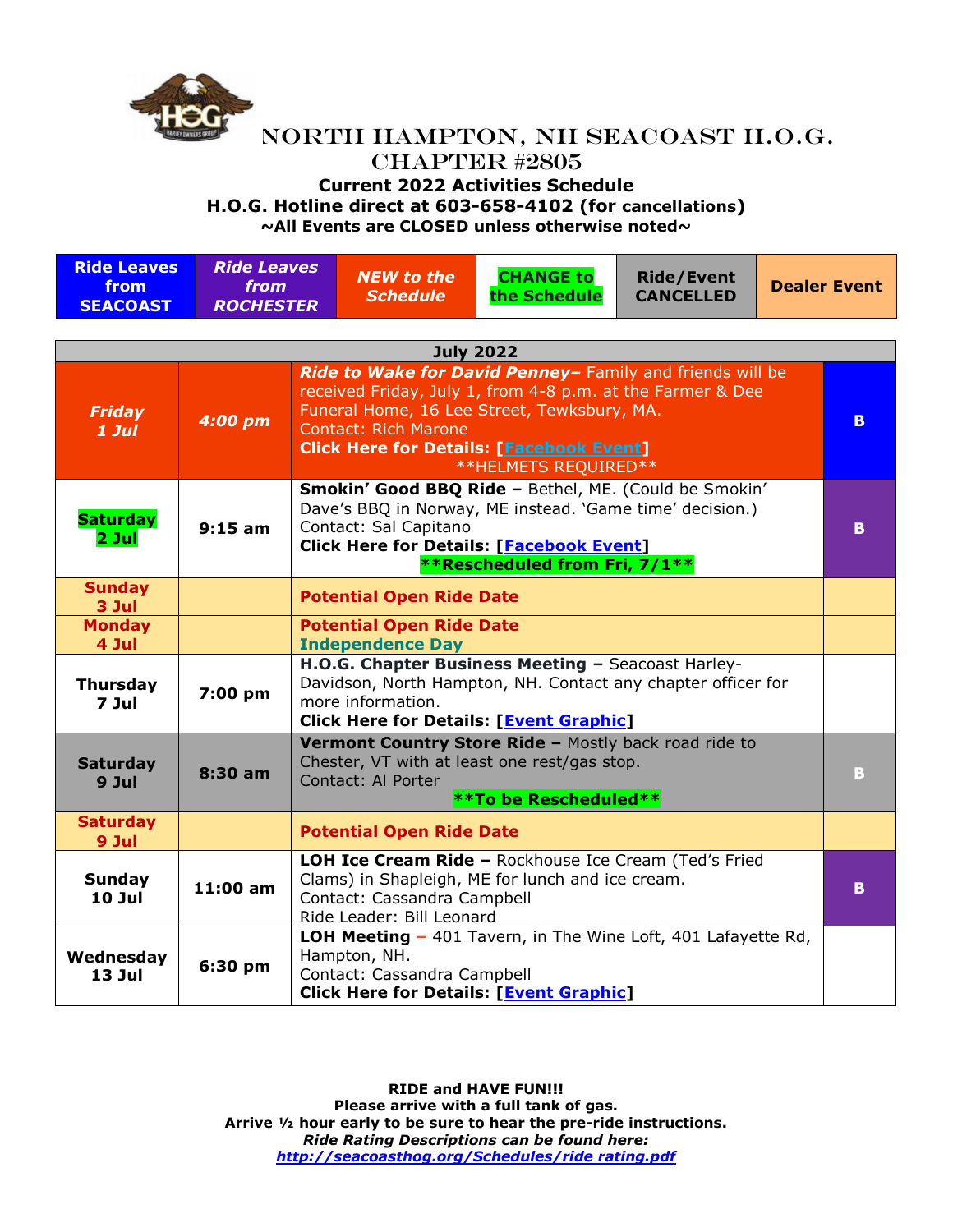

### **Current 2022 Activities Schedule**

**H.O.G. Hotline direct at 603-658-4102 (for cancellations)**

| <b>Ride Leaves</b><br>from<br><b>SEACOAST</b> | <b>Ride Leaves</b><br>from<br><b>ROCHESTER</b> |  | <b>NEW to the</b><br><b>Schedule</b>                                                                                                                                                                                                                                                                                                                                                                                                                                                                                                   | <b>CHANGE to</b><br>the Schedule | <b>Ride/Event</b><br><b>CANCELLED</b> |  | <b>Dealer Event</b> |  |
|-----------------------------------------------|------------------------------------------------|--|----------------------------------------------------------------------------------------------------------------------------------------------------------------------------------------------------------------------------------------------------------------------------------------------------------------------------------------------------------------------------------------------------------------------------------------------------------------------------------------------------------------------------------------|----------------------------------|---------------------------------------|--|---------------------|--|
|                                               |                                                |  |                                                                                                                                                                                                                                                                                                                                                                                                                                                                                                                                        |                                  |                                       |  |                     |  |
|                                               |                                                |  | <b>July 2022 (cont.)</b><br>Iron Adventure New England HD Rally - Held in Ludlow, VT.                                                                                                                                                                                                                                                                                                                                                                                                                                                  |                                  |                                       |  |                     |  |
| Thu-Sun<br>14-17 Jul                          | <b>TBD</b>                                     |  | There will be several rides from various locations to get there<br>(still in the works for specifics). Join the Fun! There will be much<br>more information to come.<br>Contact: Bobby Clark<br><b>Ride Leaders to Rally:</b><br>Sal Capitano- Leaving from Mr. Mike's, Manchester, NH (Rt<br>101, Exit 1) at 9:00 am<br><b>Pat Campbell</b><br><b>Planned Rides from Rally:</b><br>Sal Capitano- Vermont Gap Ride, Fri, 7/15, 9:00 am<br>Sal Capitano- KC's Rib Shack, Manchester, NH, Sun, 7/17, Time<br>TBD, On way home from Rally |                                  |                                       |  |                     |  |
| <b>Saturday</b><br>16 Jul                     |                                                |  | <b>Potential Open Ride Date</b>                                                                                                                                                                                                                                                                                                                                                                                                                                                                                                        |                                  |                                       |  |                     |  |
| <b>Sunday</b><br>17 Jul                       |                                                |  | <b>Potential Open Ride Date</b>                                                                                                                                                                                                                                                                                                                                                                                                                                                                                                        |                                  |                                       |  |                     |  |
| <b>Thursday</b><br>$21$ Jul                   | 6:00 pm                                        |  | LOH Wing Night Ride - More details to come.<br>Contact: Cassandra Campbell<br>Ride Leader: Pat Campbell<br><b>**Rescheduled from Wed, 7/20**</b>                                                                                                                                                                                                                                                                                                                                                                                       |                                  |                                       |  |                     |  |
| <b>Saturday</b><br><b>23 Jul</b>              | $9:00$ am                                      |  | <b>Quechee Gorge Ride - Nice back road ride to Quechee Gorge</b><br>with a stop at the Flying Goose in New London, NH to eat.<br>Contact: Sal Capitano                                                                                                                                                                                                                                                                                                                                                                                 |                                  |                                       |  | B.                  |  |
| Sunday<br><b>24 Jul</b>                       | $11:00$ am                                     |  | Woodstock Inn Ride - Ride up north for lunch at the<br>Woodstock Inn.<br>Contact: Greg Mason                                                                                                                                                                                                                                                                                                                                                                                                                                           |                                  |                                       |  | B.                  |  |
| <b>Saturday</b><br><b>30 Jul</b>              | 10:00 am                                       |  | Eldridge Family Sugar House & Ice Cream Shoppe - Need<br>we say more? Great Saturday summer ride!<br><b>Contact: Scott Urwick</b>                                                                                                                                                                                                                                                                                                                                                                                                      |                                  |                                       |  | B.                  |  |
| <b>Sunday</b><br><b>31 Jul</b>                |                                                |  | <b>Potential Open Ride Date</b>                                                                                                                                                                                                                                                                                                                                                                                                                                                                                                        |                                  |                                       |  |                     |  |
| *Add dealer events                            |                                                |  |                                                                                                                                                                                                                                                                                                                                                                                                                                                                                                                                        |                                  |                                       |  |                     |  |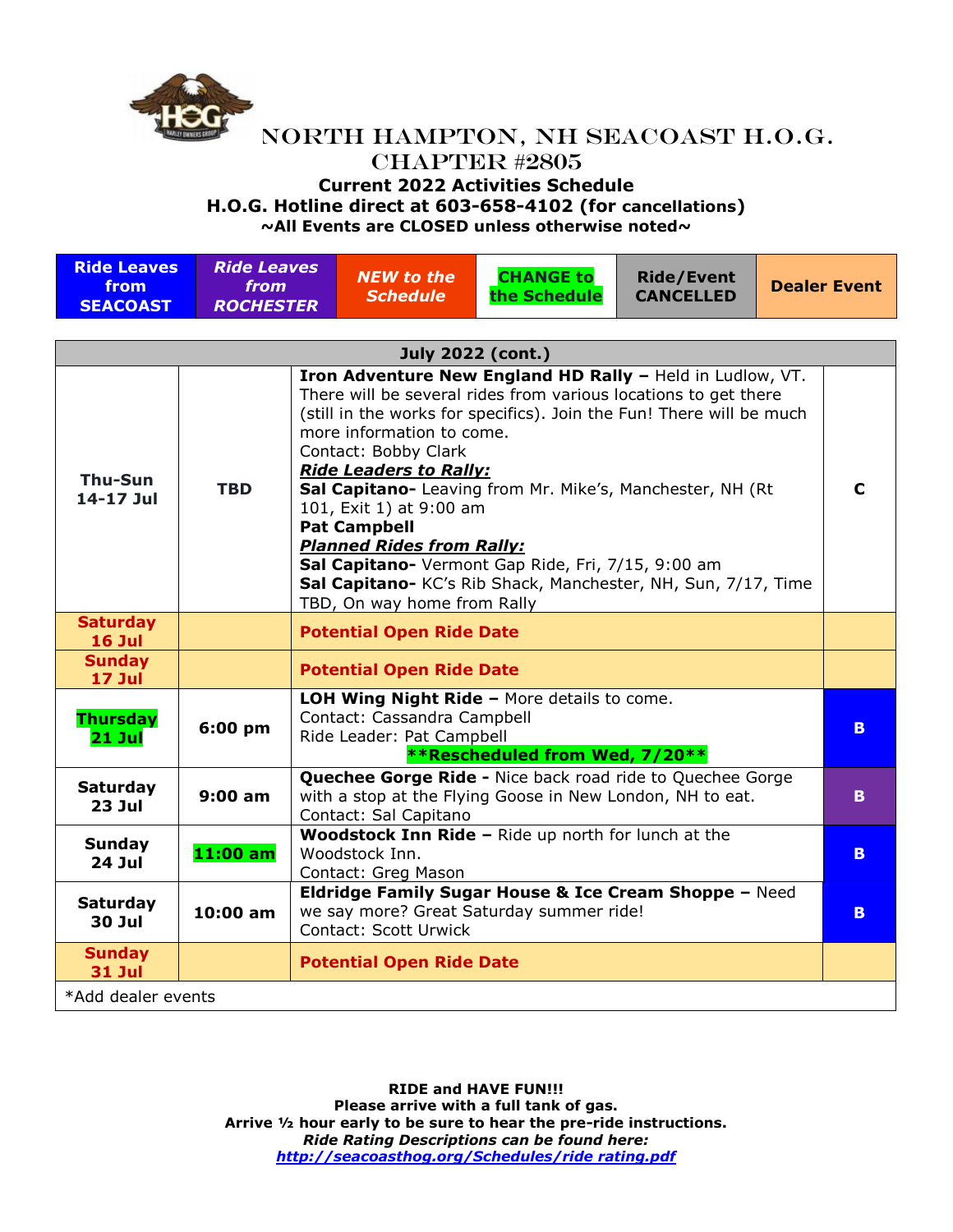

# NORTH HAMPTON, NH SEACOAST H.O.G. CHAPTER #2805 **Current 2022 Activities Schedule**

**H.O.G. Hotline direct at 603-658-4102 (for cancellations)**

| <b>Ride Leaves</b><br>from<br><b>SEACOAST</b> | <b>Ride Leaves</b><br>from<br><b>ROCHESTER</b> | <b>NEW to the</b><br><b>Schedule</b> | <b>CHANGE to</b><br>the Schedule | Ride/Event<br><b>CANCELLED</b> | <b>Dealer Event</b> |
|-----------------------------------------------|------------------------------------------------|--------------------------------------|----------------------------------|--------------------------------|---------------------|
|                                               |                                                |                                      |                                  |                                |                     |

| August 2022               |            |                                                                                                                                                                                                                                                                                                    |    |  |  |  |  |
|---------------------------|------------|----------------------------------------------------------------------------------------------------------------------------------------------------------------------------------------------------------------------------------------------------------------------------------------------------|----|--|--|--|--|
| <b>Thursday</b><br>4 Aug  | 7:00 pm    | H.O.G. Chapter Business Meeting - Seacoast Harley-<br>Davidson, North Hampton, NH. Contact any chapter officer for<br>more information.<br><b>Click Here for Details: [Event Graphic]</b>                                                                                                          |    |  |  |  |  |
| <b>Saturday</b><br>6 Aug  | $7:30$ am  | <b>Buenos Notches Ride - A long day of high miles and</b><br>challenging roads through many of the nothces in the White<br>Mountains.<br>Contact: Sal Capitano                                                                                                                                     | C. |  |  |  |  |
| Sunday<br>7 Aug           | <b>TBD</b> | HOG Day at the Park with NH Fisher Cats - Putting together<br>a package that will include afternoon game, food, luxury box and<br>a ride around the warm-up track!! Cost is \$36 per person. This<br>one is a blast!! Many more details to come!<br>Contact: Rich Marone (He now has the tickets!) |    |  |  |  |  |
| Wednesday<br>10 Aug       | 6:30 pm    | LOH Meeting - 401 Tavern, in The Wine Loft, 401 Lafayette Rd,<br>Hampton, NH.<br>Contact: Cassandra Campbell<br><b>Click Here for Details: [Event Graphic]</b>                                                                                                                                     |    |  |  |  |  |
| Sun-Fri<br>13-19 Aug      | <b>TBD</b> | Bays, Lakes and Mountains HOG Touring Rally -<br>Hughesville, MD to Lebanon, NH.<br>Contact: Dwayne Scruton, Mark Melvin<br><b>Click Here for Details: [Event Info]</b>                                                                                                                            |    |  |  |  |  |
| <b>Saturday</b><br>13 Aug |            | <b>Potential Open Ride Date</b>                                                                                                                                                                                                                                                                    |    |  |  |  |  |
| <b>Sunday</b><br>14 Aug   | $2:00$ pm  | LOH Ice Cream Ride - Coastal ride to Hodgie's Ice Cream in<br>Newburyport, MA. *** HELMETS REQUIRED***<br>Contact: Cassandra Campbell<br>Ride Leader: Peter Buono                                                                                                                                  | B. |  |  |  |  |
| Wednesday<br>17 Aug       | 6:00 pm    | Smokin' Barrels BBQ - Weeknight grub run to Barrington, NH.<br>Contact: Sal Capitano                                                                                                                                                                                                               | B. |  |  |  |  |
| <b>Saturday</b><br>20 Aug |            | <b>Potential Open Ride Date</b>                                                                                                                                                                                                                                                                    |    |  |  |  |  |
| <b>Sunday</b><br>21 Aug   |            | <b>Potential Open Ride Date</b>                                                                                                                                                                                                                                                                    |    |  |  |  |  |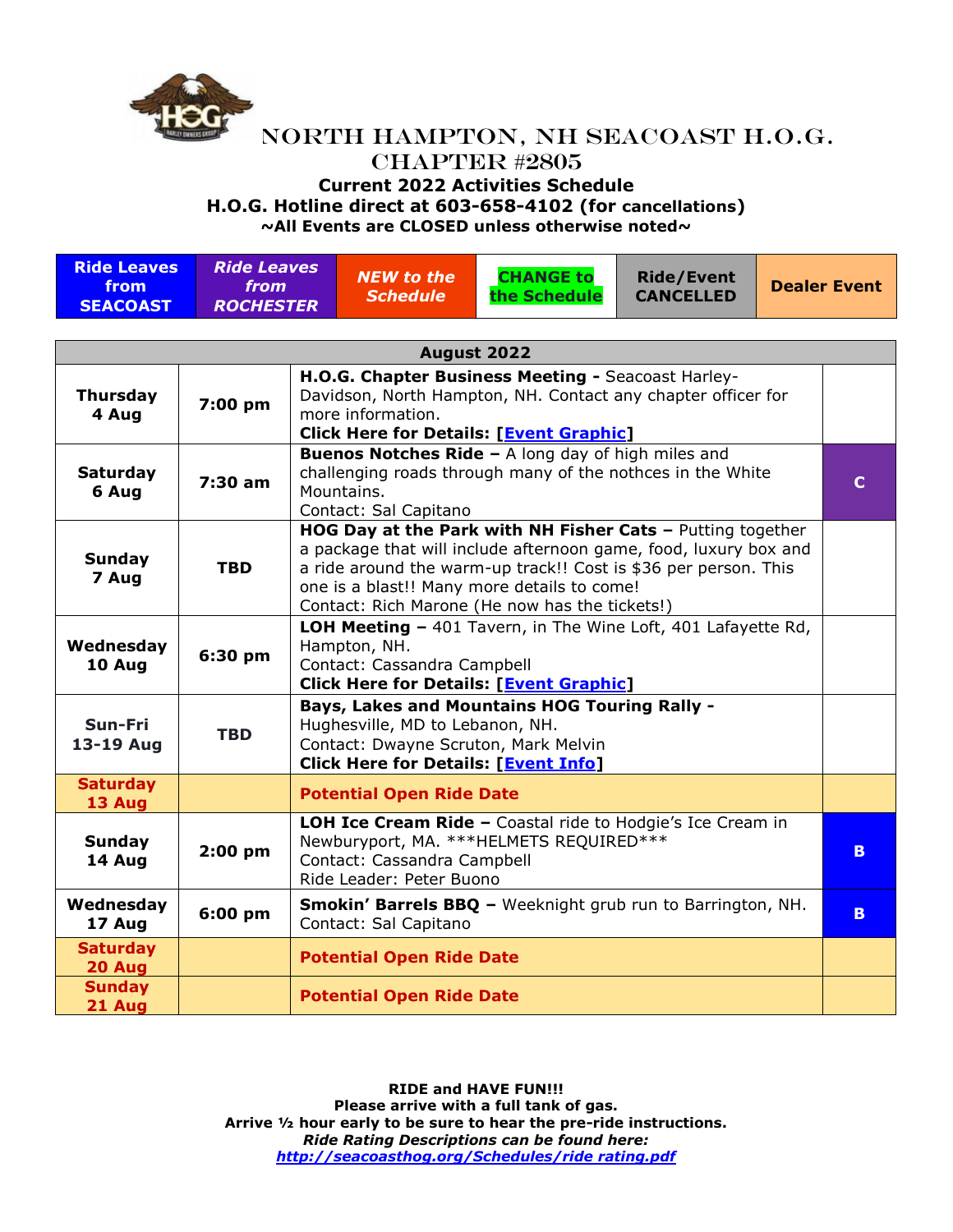

#### NORTH HAMPTON, NH SEACOAST H.O.G. CHAPTER #2805 **Current 2022 Activities Schedule H.O.G. Hotline direct at 603-658-4102 (for cancellations) ~All Events are CLOSED unless otherwise noted~**

**Ride Leaves from SEACOAST** *Ride Leaves from ROCHESTER NEW to the Schedule* **CHANGE to the Schedule Ride/Event CANCELLED Dealer Event August 2022 (cont.) Saturday 27 Aug 9:00 am Smokin' Dave's BBQ Ride –** Norway, ME (Could be SmokinGood BBQ in Bethel, ME. Another 'game time' decision.) Contact: Sal Capitano **B Sunday 28 Aug TBD LOH Progressive Ride –** More details and confirmation to come. Contact: Cassandra Campbell \*LOH Progressive Dinner Ride \*Wing Night Ride \*Add dealer events.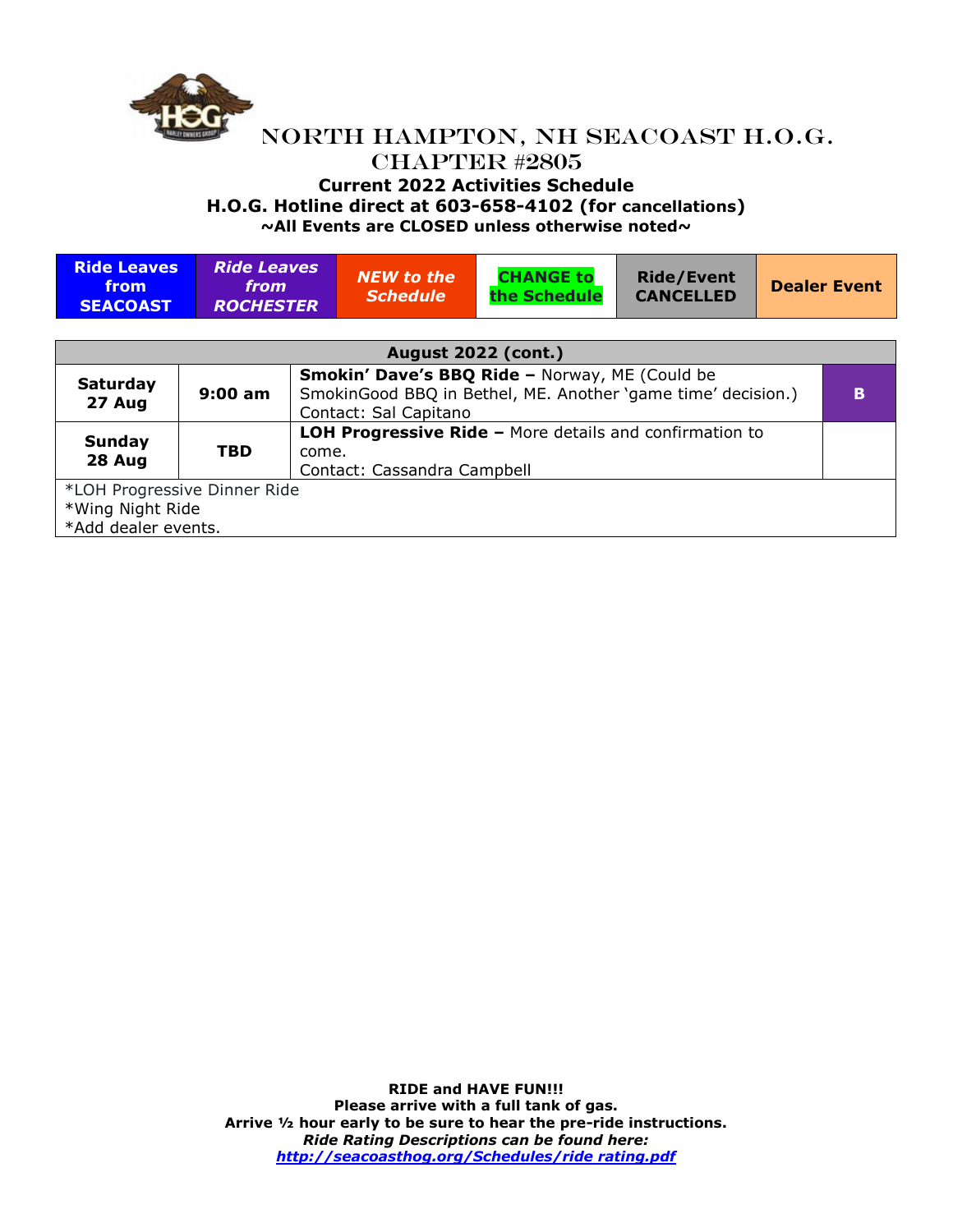

# NORTH HAMPTON, NH SEACOAST H.O.G. CHAPTER #2805 **Current 2022 Activities Schedule**

**H.O.G. Hotline direct at 603-658-4102 (for cancellations)**

**~All Events are CLOSED unless otherwise noted~**

| <b>Ride Leaves</b><br>from<br><b>SEACOAST</b> | <b>Ride Leaves</b><br>from<br><b>ROCHESTER</b> |                                                                                                                                                                          | <b>NEW to the</b><br><b>Schedule</b>                                                                                                                                                      | <b>CHANGE to</b><br>the Schedule                            | <b>Ride/Event</b><br><b>CANCELLED</b> |  | <b>Dealer Event</b> |
|-----------------------------------------------|------------------------------------------------|--------------------------------------------------------------------------------------------------------------------------------------------------------------------------|-------------------------------------------------------------------------------------------------------------------------------------------------------------------------------------------|-------------------------------------------------------------|---------------------------------------|--|---------------------|
|                                               |                                                |                                                                                                                                                                          |                                                                                                                                                                                           |                                                             |                                       |  |                     |
| <b>September 2022</b>                         |                                                |                                                                                                                                                                          |                                                                                                                                                                                           |                                                             |                                       |  |                     |
| <b>Thursday</b><br>1 Sep                      | 7:00 pm                                        |                                                                                                                                                                          | H.O.G. Chapter Business Meeting - Seacoast Harley-<br>Davidson, North Hampton, NH. Contact any chapter officer for<br>more information.<br><b>Click Here for Details: [Event Graphic]</b> |                                                             |                                       |  |                     |
| <b>Saturday</b><br>3 Sep                      | <b>TBD</b>                                     |                                                                                                                                                                          | Rickard's Apple Orchard - Ride to Turner, ME for apple<br>picking.<br>Contact: Laura Wagenaar<br><b>**Ride Leader Needed**</b>                                                            |                                                             |                                       |  |                     |
| <b>Sunday</b><br>4 Sep                        |                                                |                                                                                                                                                                          | <b>Potential Open Ride Date</b>                                                                                                                                                           |                                                             |                                       |  |                     |
| <b>Monday</b><br>5 Sep                        |                                                |                                                                                                                                                                          | <b>Potential Open Ride Date</b><br><b>Labor Day</b>                                                                                                                                       |                                                             |                                       |  |                     |
| Wednesday<br>7 Sep                            | 6:30 pm                                        |                                                                                                                                                                          | LOH Meeting - 401 Tavern, in The Wine Loft, 401 Lafayette Rd,<br>Hampton, NH.<br>Contact: Cassandra Campbell<br><b>Click Here for Details: [Event Graphic]</b>                            |                                                             |                                       |  |                     |
| <b>Saturday</b><br>10 Sep                     | 10:00 am                                       | Flying Goose Ride - New London, NH. More details to come.<br>Contact: Sal Capitano                                                                                       |                                                                                                                                                                                           |                                                             | B.                                    |  |                     |
| <b>Sunday</b><br>11 Sep                       | $1:00$ pm                                      | LOH Ice Cream Ride - Winding way to Johnson's in<br>Northwood, NH for a target arrival of around 4:00 pm. Fun!<br>Contact: Cassandra Campbell<br>Ride Leader: John Ulery |                                                                                                                                                                                           |                                                             | B.                                    |  |                     |
| <b>Thursday</b><br>15 Sep                     | 4:30 pm                                        |                                                                                                                                                                          | LOH Wing Night Ride - Hop over to Buffalo Wild Wings in<br>Rochester with an ice cream ride after for dessert.<br>Contact: Cassandra Campbell<br>Ride Leader: Mark Melvin                 |                                                             |                                       |  | B.                  |
| <b>Saturday</b><br>17 Sep                     | $9:00$ am                                      |                                                                                                                                                                          | things maple and awesome grub.<br>Contact: Greg Mason                                                                                                                                     | Parker's Maple Barn Ride - Annual trek to Mason, NH for all |                                       |  | B.                  |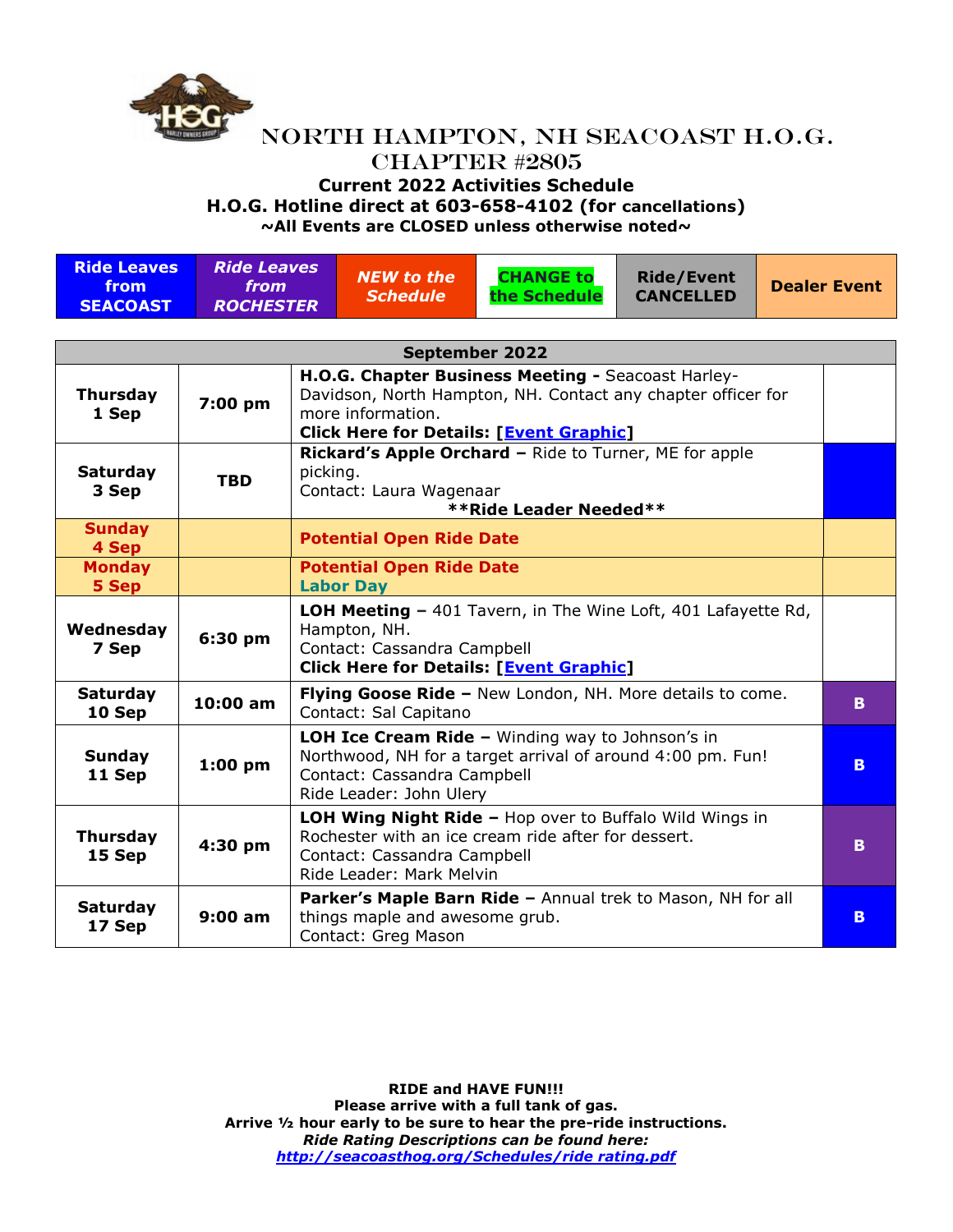

#### **Current 2022 Activities Schedule**

**H.O.G. Hotline direct at 603-658-4102 (for cancellations)**

| <b>Ride Leaves</b><br>from<br><b>SEACOAST</b>                                                                                                                                                                                                                                   | <b>Ride Leaves</b><br><i>from</i><br><b>ROCHESTER</b> |                                                                                                                                                                                                                | <b>NEW to the</b><br><b>Schedule</b>                                               | <b>CHANGE to</b><br>the Schedule | <b>Ride/Event</b><br><b>CANCELLED</b> | <b>Dealer Event</b> |   |
|---------------------------------------------------------------------------------------------------------------------------------------------------------------------------------------------------------------------------------------------------------------------------------|-------------------------------------------------------|----------------------------------------------------------------------------------------------------------------------------------------------------------------------------------------------------------------|------------------------------------------------------------------------------------|----------------------------------|---------------------------------------|---------------------|---|
| September 2022 (cont.)                                                                                                                                                                                                                                                          |                                                       |                                                                                                                                                                                                                |                                                                                    |                                  |                                       |                     |   |
|                                                                                                                                                                                                                                                                                 |                                                       |                                                                                                                                                                                                                |                                                                                    |                                  |                                       |                     |   |
| Lowell General Hospital Cancer Ride - 90-mile round trip<br>fundraiser. Leaves Chelmsford Elks and is police escorted. Lunch<br>and events to follow.<br><b>Sunday</b><br><b>TBD</b><br>18 Sep<br>Contact: Don Lafond<br><b>Ride Leader Needed!</b><br>(RIDE ENRTY IS SEPARATE) |                                                       |                                                                                                                                                                                                                |                                                                                    |                                  |                                       |                     |   |
| <b>Monday</b><br>19 Sep                                                                                                                                                                                                                                                         | 12:00 pm                                              |                                                                                                                                                                                                                | Tuckaway Tavern Ride - Raymond, NH. More details to come.<br>Contact: Sal Capitano |                                  |                                       |                     |   |
| <b>Saturday</b><br>24 Sep                                                                                                                                                                                                                                                       | <b>TBD</b>                                            | <b>Dave's BBQ Ride - Norway, ME. More details to come.</b><br>Contact: Sal Capitano                                                                                                                            |                                                                                    |                                  |                                       |                     |   |
| <b>Saturday</b><br>24 Sep                                                                                                                                                                                                                                                       | $3:00$ pm                                             | <b>Ride to the Party Under the Tent - Rich is taking us to his</b><br>house for a big party with live music and all! More details to<br>come!<br>Contact: Rich Marone<br><b>**Date Corrected from Sunday**</b> |                                                                                    |                                  |                                       |                     | B |
| *Add dealer events.                                                                                                                                                                                                                                                             |                                                       |                                                                                                                                                                                                                |                                                                                    |                                  |                                       |                     |   |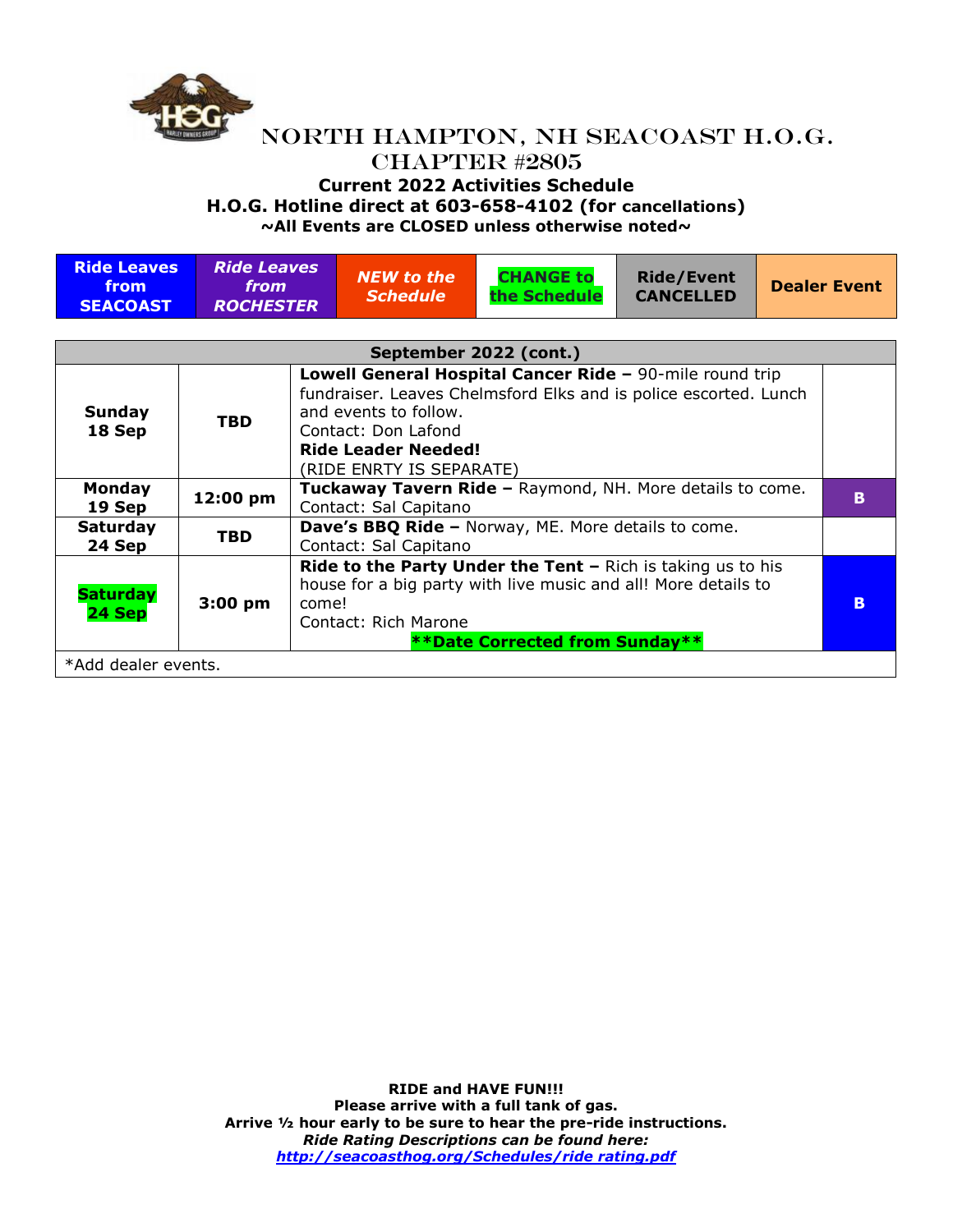

### **Current 2022 Activities Schedule**

**H.O.G. Hotline direct at 603-658-4102 (for cancellations)**

**~All Events are CLOSED unless otherwise noted~**

| <b>Ride Leaves</b><br>from<br><b>SEACOAST</b> | <b>Ride Leaves</b><br><i>from</i><br><b>ROCHESTER</b> | NEW to the i<br><b>Schedule</b> | <b>CHANGE to</b><br>the Schedule | <b>Ride/Event</b><br><b>CANCELLED</b> | Dealer Event |  |  |
|-----------------------------------------------|-------------------------------------------------------|---------------------------------|----------------------------------|---------------------------------------|--------------|--|--|
|                                               |                                                       |                                 |                                  |                                       |              |  |  |
| October 2022                                  |                                                       |                                 |                                  |                                       |              |  |  |

|                                  |            | UCLODEF ZUZZ                                                                                                                                                                                                                |    |  |  |
|----------------------------------|------------|-----------------------------------------------------------------------------------------------------------------------------------------------------------------------------------------------------------------------------|----|--|--|
| <b>Saturday</b><br>1 Oct         | 8:30 am    | <b>Upper Loop Ride - Ride up and across Rte. 302, then back</b><br>across the Kanc! Long day of awesome riding and (hopefully)<br>some colors. Lunch stop is still in the works.<br>Contact: John Ulery                     | C  |  |  |
| <b>Sunday</b><br>2 Oct           | 11:00 am   | LOH Ice Cream Ride - Country ride to Café Sarina in<br>Boxford/Georgetown, MA for ice cream. Putt-putt golf and<br>sandwiches available. *** HELMETS REQUIRED***<br>Contact: Cassandra Campbell<br>Ride Leader: Mark Melvin |    |  |  |
| <b>Thursday</b><br>6 Oct         | 7:00 pm    | H.O.G. Chapter Business Meeting - Seacoast Harley-<br>Davidson, North Hampton, NH. Contact any chapter officer for<br>more information.<br><b>Click Here for Details: [Event Graphic]</b>                                   |    |  |  |
| <b>Saturday</b><br>8 Oct         | 9:00 am    | <b>Country Store Ride -</b> A popular ride returning from 2021! Be<br>sure to fuel you and your bike up. We're gonna hit as many as<br>we can. A new route and different stores will be the plan!<br>Contact: Pat Campbell  | B. |  |  |
| Sunday<br>9 Oct                  | 10:00 am   | Bayhaven 2 Ride - New long cuts to Cornish, ME<br>Contact: Sal Capitano                                                                                                                                                     |    |  |  |
| <b>Monday</b><br><b>10 Oct</b>   |            | <b>Potential Open Ride Date</b><br><b>Columbus Day</b>                                                                                                                                                                      |    |  |  |
| Wednesday<br><b>12 Oct</b>       | 6:30 pm    | LOH Meeting - 401 Tavern, in The Wine Loft, 401 Lafayette Rd,<br>Hampton, NH.<br>Contact: Cassandra Campbell<br><b>Click Here for Details: [Event Graphic]</b>                                                              |    |  |  |
| <b>Saturday</b><br><b>15 Oct</b> |            | <b>Potential Open Ride Date</b>                                                                                                                                                                                             |    |  |  |
| <b>Sunday</b><br><b>16 Oct</b>   |            | <b>Potential Open Ride Date</b>                                                                                                                                                                                             |    |  |  |
| <b>Friday</b><br><b>21 Oct</b>   | <b>TBD</b> | Potential Witches' Night Out Ride - Quick little hop over to<br>Newburyport to join the witches for dinner and an afterhours<br>shopping event for adults only. More details to come!<br>Contact: Pat Campbell              | B. |  |  |
| <b>Saturday</b><br><b>22 Oct</b> | <b>TBD</b> | <b>Cornhole Tournament - Hosted by Leominster HOG. Looking</b><br>to ride out and back. More details to come!                                                                                                               |    |  |  |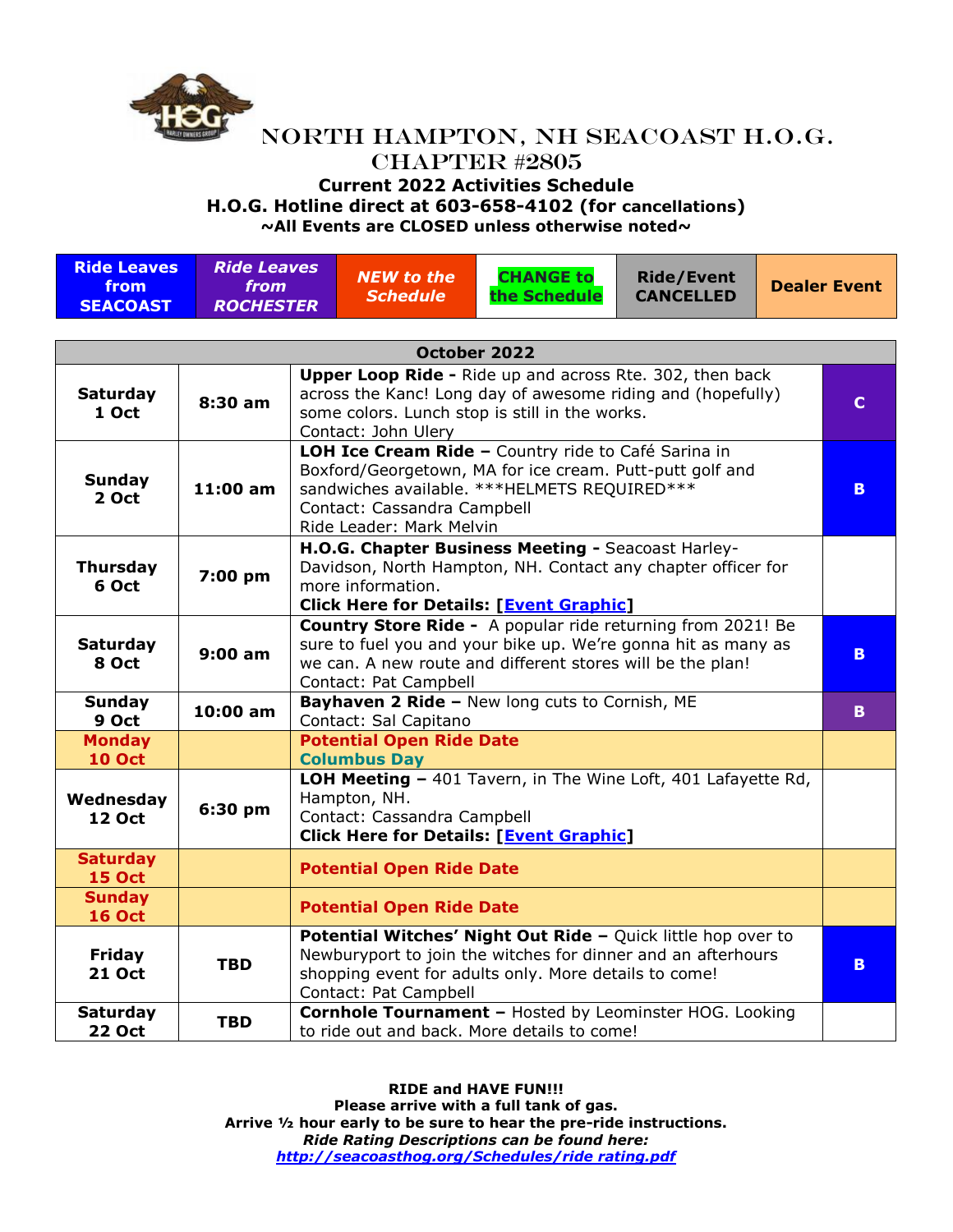

### NORTH HAMPTON, NH SEACOAST H.O.G. CHAPTER #2805 **Current 2022 Activities Schedule H.O.G. Hotline direct at 603-658-4102 (for cancellations) ~All Events are CLOSED unless otherwise noted~**

**Ride Leaves from SEACOAST** *Ride Leaves from ROCHESTER NEW to the Schedule* **CHANGE to the Schedule Ride/Event CANCELLED Dealer Event**

| October 2022 (cont.)             |           |                                                            |          |  |
|----------------------------------|-----------|------------------------------------------------------------|----------|--|
| <b>Sunday</b><br><b>23 Oct</b>   |           | <b>Potential Open Ride Date</b>                            |          |  |
| <b>Saturday</b><br><b>29 Oct</b> |           | <b>Potential Open Ride Date</b>                            |          |  |
| Sunday                           |           | Haunted Massachusetts Ride - Come ready to ride a long day |          |  |
| <b>30 Oct</b>                    | $9:00$ am | to see many local haunted locales.                         | <b>B</b> |  |
|                                  |           | Contact: Pat Campbell                                      |          |  |
| *Haunted Ride                    |           | *Witches' Night Out Ride                                   |          |  |
| * Add dealer events              |           | *Wing Night Ride                                           |          |  |